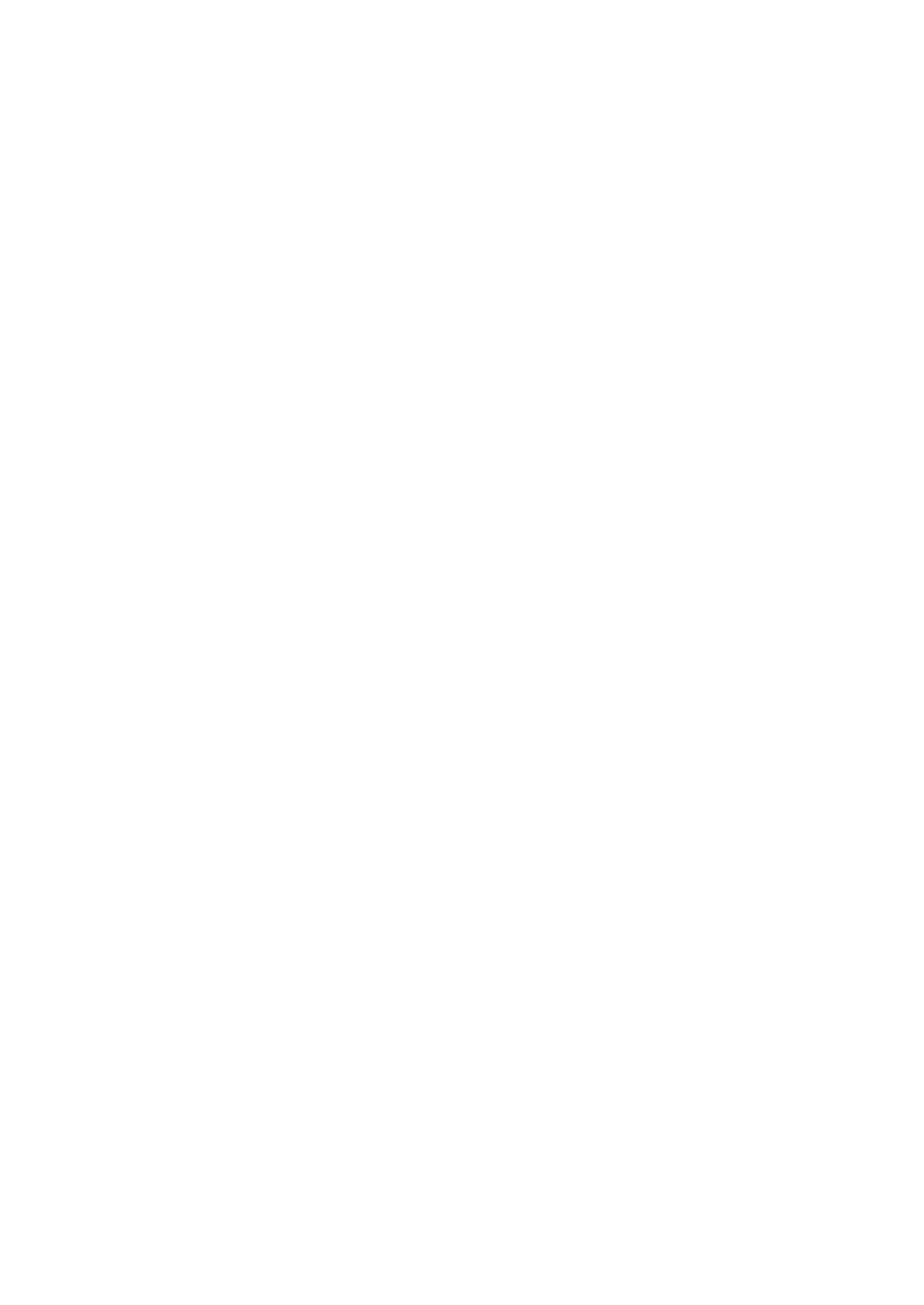



| <b>CO</b>    | <b>AL</b>    | CODIGO CÓDIGO CLASIFIC<br>ORGÁNI FUNCION ECONOMIC<br>A | <b>FINANCI</b><br><b>ACIÓN</b> | <b>EXPLICACION</b>                           | <b>CREDITOS</b><br><b>INICIALES</b> | MODIF DE<br>CREDITO         | <b>CREDITOS</b><br><b>DEFINITIVOS</b> | <b>GASTOS</b><br><b>COMPROMETID</b><br>OS | <b>OBLIGACIONES</b><br><b>RECONOCIDAS</b><br><b>NETAS</b> | <b>REMANENTES DE</b><br><b>CREDITO</b> | PAGOS<br><b>REALIZADOS</b> | PENDIENTE DE<br>PAGO A 31/12 |
|--------------|--------------|--------------------------------------------------------|--------------------------------|----------------------------------------------|-------------------------------------|-----------------------------|---------------------------------------|-------------------------------------------|-----------------------------------------------------------|----------------------------------------|----------------------------|------------------------------|
| 1210         | 3221         | 12000                                                  | $\mathsf{A}$                   | <b>SUELDOS</b>                               | 2.874.959.94                        | 195.293.25                  | 3.070.253.19                          | 2.857.163.99                              | 2.857.163.99                                              | 213.089.20                             | 2.857.163.99               | 0.00                         |
| 1210         | 3221         | 12005                                                  | A                              | <b>TRIENIOS</b>                              | 611.153,65                          | 38.650,76                   | 649.804,41                            | 564.548,46                                | 564.548,46                                                | 85.255,95                              | 564.548,46                 | 0,00                         |
| 1210         | 3221         | 12006                                                  | $\overline{A}$                 | PAGAS EXTRAORDINARIAS                        | 691.806,55                          | 86.341,00                   | 778.147,55                            | 731.898,82                                | 731.898,82                                                | 46.248,73                              | 731.898,82                 | 0,00                         |
| 1210         | 3221         | 12100                                                  | A                              | COMPLEMENTO DE DESTINO                       | 1.651.680,96                        | 104.166,04                  | 1.755.847,00                          | 1.664.614,05                              | 1.664.614,05                                              | 91.232,95                              | 1.664.614,05               | 0,00                         |
| 1210         | 3221         | 12101                                                  | A                              | <b>COMPLEMENTO ESPECÍFICO</b>                | 2.101.058,46                        | 142.012,82                  | 2.243.071,28                          | 2.142.232,77                              | 2.142.232,77                                              | 100.838,51                             | 2.142.232,77               | 0,00                         |
| 1210         | 3221         | 12109                                                  | $\overline{A}$                 | <b>OTROS</b>                                 | 0.00                                | 0.00                        | 0,00                                  | 34,28                                     | 34,28                                                     | $-34,28$                               | 34,28                      | 0.00                         |
| 1210         | 3221         | 13000                                                  | A                              | SALARIO BASE                                 | 1.686.452,88                        | $-216.961,41$               | 1.469.491,47                          | 1.457.036,12                              | 1.457.036,12                                              | 12.455,35                              | 1.457.036,12               | 0,00                         |
| 1210         | 3221         | 13001                                                  | $\overline{A}$                 | ANTIGUEDAD                                   | 145.525,15                          | $-22.329,57$                | 123.195,58                            | 112.662,20                                | 112.662,20                                                | 10.533,38                              | 112.662,20                 | 0,00                         |
| 1210         | 3221         | 13002                                                  | A                              | PAGAS EXTRAORDINARIAS                        | 305.444,32                          | $-37.411,15$                | 268.033,17                            | 266.003,02                                | 266.003,02                                                | 2.030,15                               | 266.003,02                 | 0,00                         |
| 1210         | 3221         | 13003                                                  | A                              | OTRAS REMUNERACIONES DE PERSONAL LABORAL     | 104.288,50                          | $-5.391,65$                 | 98.896,85                             | 88.081,32                                 | 88.081,32                                                 | 10.815,53                              | 88.081,32                  | 0,00                         |
| 1210         | 3221         | 13100                                                  | L                              | <b>SALARIO BASE</b>                          | 199.983,56                          | 118.071,98                  | 318.055.54                            | 314.541,46                                | 314.541,46                                                | 3.514,08                               | 314.541,46                 | 0.00                         |
| 1210         | 3221         | 13101                                                  | $\mathsf{L}$                   | OTRAS REMUNERACIONES DE PERSONAL LABORAL E   | 37.774,67                           | 22.092,52                   | 59.867,19                             | 53.059,27                                 | 53.059,27                                                 | 6.807,92                               | 53.059,27                  | 0,00                         |
| 1210         | 3221         | 15100                                                  | A                              | PERSONAL FUNCIONARIO                         | 8.000,00                            | 0,00                        | 8.000,00                              | 16.557,66                                 | 16.557,66                                                 | $-8.557,66$                            | 16.557,66                  | 0,00                         |
| 1210         | 3221         | 15100                                                  | L                              | PERSONAL FUNCIONARIO                         | 0,00                                | 10.000,00                   | 10.000,00                             | 0,00                                      | 0,00                                                      | 10.000,00                              | 0,00                       | 0,00                         |
| 1210         | 3221         | 16000                                                  | A                              | SEGURIDAD SOCIAL                             | 2.383.909,35                        | $-2.227,84$                 | 2.381.681,51                          | 2.224.489,84                              | 2.224.489,84                                              | 157.191,67                             | 2.040.806,03               | 183.683,81                   |
| 1210         | 3221         | 16000                                                  | L                              | SEGURIDAD SOCIAL                             | 76.772,14                           | 46.822,14                   | 123.594,28                            | 0,00                                      | 0,00                                                      | 123.594,28                             | 0,00                       | 0,00                         |
| 1210         | 3221         | 16100                                                  | $\mathsf{A}$                   | FORMACION Y PERFECCIONAMIENTO PERSONAL       | 0,00                                | 0.00                        | 0.00                                  | 1.200,00                                  | 1.200,00                                                  | $-1.200,00$                            | 1.200,00                   | 0.00                         |
| 1210         | 3221         | 16109                                                  | $\overline{A}$                 | OTROS GASTOS SOCIALES DE FUNCIONARIOS Y PER: | 1.050,00                            | 0,00                        | 1.050,00                              | 17.928,38                                 | 17.928,38                                                 | $-16.878,38$                           | 17.928,38                  | 0,00                         |
| 1210         | 3221         | 16209                                                  | A                              | OTROS GASTOS SOCIALES DE PERSONAL LABORAL    | 1.059,39                            | 0,00                        | 1.059,39                              | 1.313,85                                  | 1.313,85                                                  | $-254,46$                              | 1.313,85                   | 0,00                         |
| 1210         | 3221         | 16500                                                  | Α                              | FONDO DE ACCION SOCIAL                       | 0,00                                | 60.000,00                   | 60.000,00                             | 56.896,48                                 | 56.896,48                                                 | 3.103,52                               | 56.896,48                  | 0,00                         |
|              |              |                                                        |                                | <b>TOTAL CAPÍTULO 1</b>                      | 12.880.919,52                       | 539.128,89                  | 13.420.048,41                         | 12.570.261,97                             | 12.570.261,97                                             | 849.786,44                             | 12.386.578,16              | 183.683,81                   |
| 1210         | 3221         | 202                                                    | $\overline{A}$                 | EDIFICIOS Y OTRAS CONSTRUCCIONES             | 0,00                                | 0,00                        | 0,00                                  | 369,22                                    | 369,22                                                    | $-369,22$                              | 369,22                     | 0,00                         |
| 1210         | 3221         | 202                                                    | A                              | EDIFICIOS Y OTRAS CONSTRUCCIONES             | 850.000,00                          | 0,00                        | 850.000,00                            | 940.474,20                                | 929.041,70                                                | $-79.041,70$                           | 929.041,70                 | 0,00                         |
| 1210         | 3221         | 212                                                    | $\overline{A}$                 | EDIFICIOS Y OTRAS CONSTRUCCIONES             | 150.000,00                          | $-47.176,49$                | 102.823,51                            | 62.675,96                                 | 62.675,96                                                 | 40.147,55                              | 62.675,96                  | 0,00                         |
| 1210         | 3221         | 212                                                    | $\mathsf{L}$                   | EDIFICIOS Y OTRAS CONSTRUCCIONES             | 0,00                                | 0,00                        | 0.00                                  | 9.031,85                                  | 9.031,85                                                  | $-9.031,85$                            | 9.031,85                   | 0.00                         |
| 1210         | 3221         | 213                                                    | A                              | MAQUINARIA.INSTALACIÓN Y UTILLAJE            | 83.000,00                           | 0.00                        | 83.000,00                             | 133.297,93                                | 133.297,89                                                | $-50.297,89$                           | 133.297,89                 | 0,00                         |
| 1210         | 3221         | 214                                                    | A                              | MATERIAL DE TRANSPORTE                       | 6.000,00                            | 0,00                        | 6.000,00                              | 4.522,39                                  | 4.522,39                                                  | 1.477,61                               | 4.522,39                   | 0,00                         |
| 1210         | 3221         | 215                                                    | $\overline{A}$                 | <b>MOBILIARIO Y ENSERES</b>                  | 15.000,00                           | 0,00                        | 15.000,00                             | 28.063,66                                 | 28.063,66                                                 | $-13.063,66$                           | 28.063,66                  | 0,00                         |
| 1210         | 3221         | 216                                                    | $\mathsf{A}$                   | EQUIPOS PARA PROCESOS DE INFORMACIÓN         | 20.000,00                           | 0,00                        | 20.000,00                             | 1.377,48                                  | 1.377,48                                                  | 18.622,52                              | 1.377,48                   | 0,00                         |
| 1210         | 3221         | 22000                                                  | A                              | ORDINARIO NO INVENTARIABLE                   | 175.000,00                          | $-46.229,68$                | 128.770,32                            | 13.931,35                                 | 13.931,35                                                 | 114.838,97                             | 13.931,35                  | 0.00                         |
| 1210         | 3221         | 22001                                                  | $\mathsf{A}$                   | <b>MOBILIARIO Y ENSERES</b>                  | 12.000,00                           | 0.00                        | 12.000,00                             | 1.204,71                                  | 1.204,71                                                  | 10.795,29                              | 1.204,71                   | 0,00                         |
| 1210         | 3221         | 22002                                                  | A                              | PRENSA, REVISTAS Y PUBLICACIONES PERIÓDICAS  | 4.300,00                            | 0,00                        | 4.300,00                              | 7.109,71                                  | 7.109,71                                                  | $-2.809,71$                            | 7.109,71                   | 0,00                         |
| 1210         | 3221         | 22003                                                  | A                              | LIBROS Y OTRAS PUBLICACIONES                 | 3.500,00                            | 0,00                        | 3.500,00                              | 2.807,27                                  | 2.807,27                                                  | 692,73                                 | 2.807,27                   | 0,00                         |
| 1210         | 3221         | 22004                                                  | $\overline{A}$                 | MATERIAL INFORMÁTICO                         | 25.000,00                           | $-2.097,92$                 | 22.902,08                             | 12.704,07                                 | 12.704,07                                                 | 10.198,01                              | 12.704,07                  | 0,00                         |
| 1210         | 3221         | 22100                                                  | A                              | <b>ENERGIA ELÉCTRICA</b>                     | 200.000,00                          | 0,00                        | 200.000,00                            | 260.950,85                                | 260.950,85                                                | $-60.950,85$                           | 260.950,85                 | 0,00                         |
| 1210         | 3221         | 22101                                                  | $\mathsf{A}$                   | <b>AGUA</b>                                  | 5.000,00                            | 0.00                        | 5.000,00                              | 17.395,45                                 | 17.395,45                                                 | $-12.395,45$                           | 17.395,45                  | 0,00                         |
| 1210         | 3221         | 22102                                                  | A                              | <b>GAS</b>                                   | 17.000,00                           | 0,00                        | 17.000,00                             | 17.028,65                                 | 17.028,65                                                 | $-28,65$                               | 17.028,65                  | 0,00                         |
| 1210         | 3221         | 22103                                                  | A                              | <b>COMBUSTIBLES</b>                          | 30.000,00                           | 0,00                        | 30.000,00                             | 52.205,63                                 | 52.205,63                                                 | $-22.205,63$                           | 52.205,63                  | 0,00                         |
| 1210<br>1210 | 3221<br>3221 | 22104                                                  | $\mathsf{A}$                   | <b>VESTUARIO</b>                             | 3.000,00                            | 0.00                        | 3.000,00                              | 2.363,47                                  | 2.363,47                                                  | 636,53                                 | 2.363,47                   | 0,00                         |
| 1210         | 3221         | 22109<br>22200                                         | A<br>$\mathsf{A}$              | OTROS SUMINISTROS<br><b>TELEFÓNICAS</b>      | 46.500,00                           | $-2.120,79$<br>$-55.518.03$ | 44.379,21                             | 7.591,20                                  | 7.591,20<br>102.627,26                                    | 36.788,01                              | 7.591,20<br>102.627,26     | 0,00<br>0,00                 |
| 1210         | 3221         | 22201                                                  | $\overline{A}$                 | <b>POSTALES</b>                              | 180.000,00<br>90.000,00             | 0,00                        | 124.481,97<br>90.000,00               | 102.627,26<br>100.780,74                  | 100.780,74                                                | 21.854,71<br>$-10.780,74$              | 100.780,74                 | 0,00                         |
| 1210         | 3221         | 22202                                                  | A                              | <b>TELEGRAFICAS</b>                          | 0,00                                | 0,00                        | 0,00                                  | 43,08                                     | 43,08                                                     | $-43,08$                               | 43,08                      | 0,00                         |
| 1210         | 3221         | 223                                                    | $\overline{A}$                 | <b>TRANSPORTE</b>                            | 6.000,00                            | 0,00                        | 6.000,00                              | 5.949,83                                  | 5.949,83                                                  | 50,17                                  | 5.949,83                   | 0,00                         |
| 1210         | 3221         | 22400                                                  | $\overline{A}$                 | <b>EDIFICIOS Y LOCALES</b>                   | 0,00                                | 0,00                        | 0.00                                  | 1.313,91                                  | 1.313,91                                                  | $-1.313,91$                            | 1.313,91                   | 0,00                         |
| 1210         | 3221         | 22401                                                  | $\mathsf{A}$                   | <b>VEHÍCULOS</b>                             | 1.000,00                            | 0.00                        | 1.000,00                              | 0,00                                      | 0,00                                                      | 1.000,00                               | 0,00                       | 0,00                         |
| 1210         | 3221         | 22403                                                  | $\overline{A}$                 | OTROS RIESGOS                                | 74.000,00                           | 0,00                        | 74.000,00                             | 57.335,91                                 | 57.335,91                                                 | 16.664,09                              | 57.335,91                  | 0,00                         |
| 1210         | 3221         | 22500                                                  | A                              | <b>LOCALES</b>                               | 12.000,00                           | 0,00                        | 12.000,00                             | 32.149,55                                 | 32.149,55                                                 | $-20.149,55$                           | 14.043,32                  | 18.106,23                    |
| 1210         | 3221         | 22501                                                  | $\mathsf{A}$                   | <b>AUTONÓMICOS</b>                           | 370,00                              | 0,00                        | 370,00                                | 50,91                                     | 50,91                                                     | 319,09                                 | 50,91                      | 0,00                         |
| 1210         | 3221         | 22502                                                  | A                              | <b>ESTATALES</b>                             | 0.00                                | 0.00                        | 0.00                                  | 9.20                                      | 9.20                                                      | $-9.20$                                | 9.20                       | 0.00                         |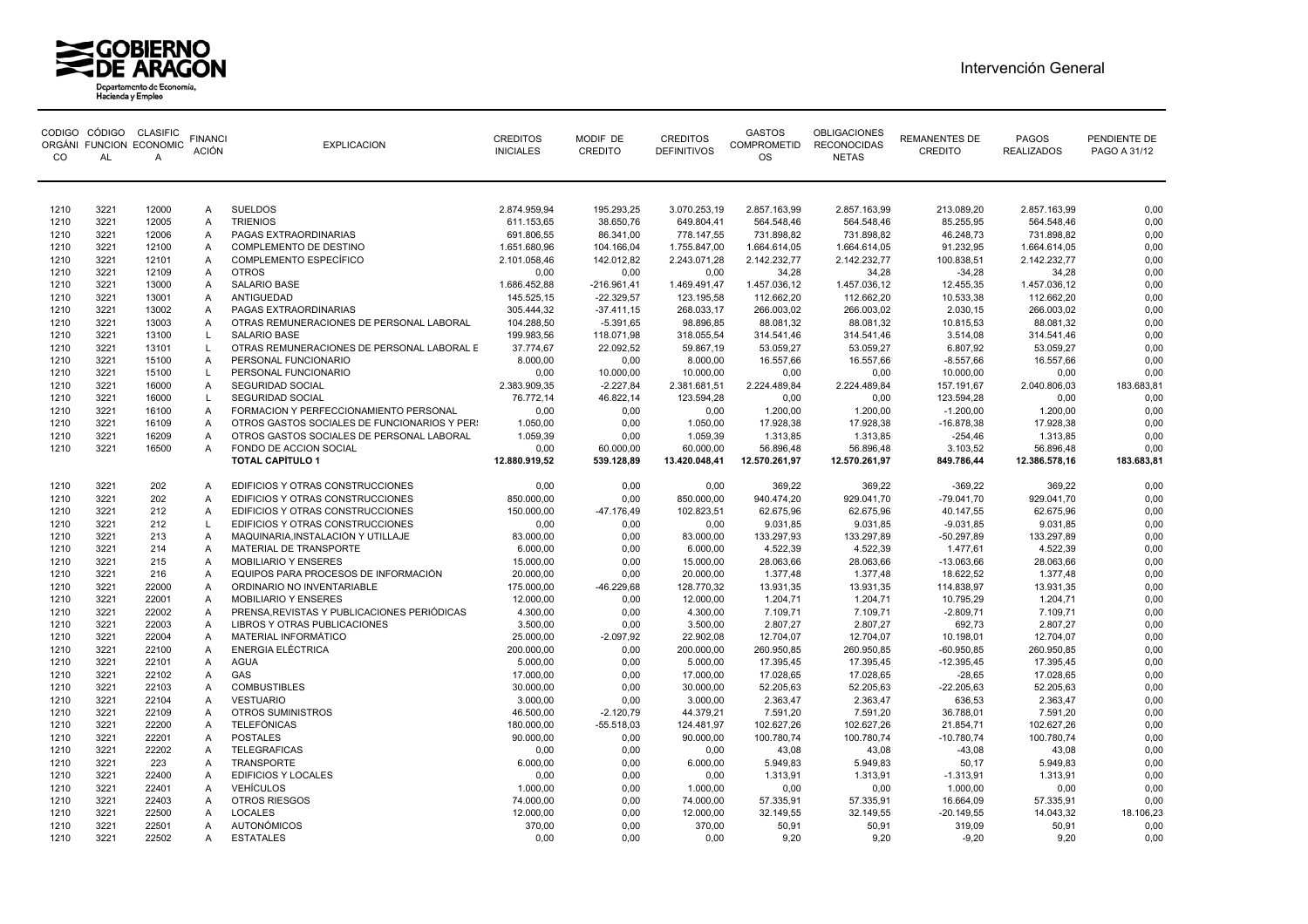



| <sub>CO</sub> | <b>AL</b> | CODIGO CÓDIGO CLASIFIC<br>ORGÁNI FUNCION ECONOMIC<br>Α | <b>FINANCI</b><br><b>ACIÓN</b> | <b>EXPLICACION</b>                            | <b>CREDITOS</b><br><b>INICIALES</b> | MODIF DE<br>CREDITO | <b>CREDITOS</b><br><b>DEFINITIVOS</b> | <b>GASTOS</b><br><b>COMPROMETID</b><br>OS. | <b>OBLIGACIONES</b><br><b>RECONOCIDAS</b><br><b>NETAS</b> | <b>REMANENTES DE</b><br><b>CREDITO</b> | PAGOS<br><b>REALIZADOS</b> | PENDIENTE DE<br>PAGO A 31/12 |
|---------------|-----------|--------------------------------------------------------|--------------------------------|-----------------------------------------------|-------------------------------------|---------------------|---------------------------------------|--------------------------------------------|-----------------------------------------------------------|----------------------------------------|----------------------------|------------------------------|
| 1210          | 3221      | 22601                                                  | A                              | ATENCIONES PROTOCOLARIAS Y REPRESENTATIVAS    | 12.000,00                           | 0,00                | 12.000,00                             | 9.390,91                                   | 9.390,91                                                  | 2.609,09                               | 9.390,91                   | 0.00                         |
| 1210          | 3221      | 22602                                                  | A                              | GASTOS DE DIVULGACIÓN Y PROMOCIÓN (CULT., COM | 161.000,00                          | 0,00                | 161.000,00                            | 153.922,04                                 | 153.922,03                                                | 7.077,97                               | 153.922,03                 | 0,00                         |
| 1210          | 3221      | 22602                                                  | B                              | GASTOS DE DIVULGACIÓN Y PROMOCIÓN(CULT.,COM   | 30.089,00                           | 12.000,00           | 42.089,00                             | 41.414,97                                  | 41.414,97                                                 | 674,03                                 | 41.414,97                  | 0,00                         |
| 1210          | 3221      | 22602                                                  | L                              | GASTOS DE DIVULGACIÓN Y PROMOCIÓN(CULT.,COM   | 150.000,00                          | 0,00                | 150.000,00                            | 149.999,76                                 | 149.999,76                                                | 0,24                                   | 149.999,76                 | 0,00                         |
| 1210          | 3221      | 22605                                                  | $\mathsf{A}$                   | REUNIONES Y CONFERENCIAS                      | 51.000,00                           | 0,00                | 51.000,00                             | 26.996,63                                  | 26.996,63                                                 | 24.003,37                              | 26.996,63                  | 0,00                         |
| 1210          | 3221      | 22605                                                  |                                | REUNIONES Y CONFERENCIAS                      | 13.051,00                           | 0,00                | 13.051,00                             | 5.939,20                                   | 5.939,20                                                  | 7.111,80                               | 5.939,20                   | 0,00                         |
| 1210          | 3221      | 22609                                                  | Α                              | OTROS GASTOS DIVERSOS                         | 40.000,00                           | 0,00                | 40.000,00                             | 8.227,17                                   | 8.227,17                                                  | 31.772,83                              | 8.227,17                   | 0,00                         |
| 1210          | 3221      | 22700                                                  | A                              | <b>LIMPIEZA Y ASEO</b>                        | 405.000,00                          | 0,00                | 405.000,00                            | 408.240,80                                 | 408.070,09                                                | $-3.070,09$                            | 408.070,09                 | 0,00                         |
| 1210          | 3221      | 22701                                                  | A                              | <b>SEGURIDAD</b>                              | 158.258,41                          | 0,00                | 158.258,41                            | 167.063,57                                 | 150.853,61                                                | 7.404,80                               | 150.853,61                 | 0,00                         |
| 1210          | 3221      | 22706                                                  | Α                              | ESTUDIOS Y TRABAJOS TÉCNICOS                  | 236.999,00                          | $-20.000,00$        | 216.999,00                            | 170.726,52                                 | 163.296,33                                                | 53.702,67                              | 163.296,33                 | 0,00                         |
| 1210          | 3221      | 22706                                                  | B                              | <b>ESTUDIOS Y TRABAJOS TÉCNICOS</b>           | 211.500,00                          | $-52.437,00$        | 159.063,00                            | 31.100,00                                  | 31.100,00                                                 | 127.963,00                             | 31.100,00                  | 0,00                         |
| 1210          | 3221      | 22706                                                  |                                | ESTUDIOS Y TRABAJOS TÉCNICOS                  | 389.964,55                          | 0,00                | 389.964,55                            | 958,72                                     | 958,72                                                    | 389.005,83                             | 958,72                     | 0,00                         |
| 1210          | 3221      | 22706                                                  | $\mathsf{L}$                   | ESTUDIOS Y TRABAJOS TÉCNICOS                  | 287.317,98                          | $-33.408,94$        | 253.909,04                            | 353.586,72                                 | 346.156,53                                                | $-92.247,49$                           | 346.156,53                 | 0,00                         |
| 1210          | 3221      | 22706                                                  | $\Omega$                       | <b>ESTUDIOS Y TRABAJOS TÉCNICOS</b>           | 25.851,00                           | 0,00                | 25.851,00                             | 25.841,46                                  | 25.841,46                                                 | 9,54                                   | 25.841,46                  | 0.00                         |
| 1210          | 3221      | 22706                                                  | S                              | ESTUDIOS Y TRABAJOS TECNICOS                  | 0,00                                | 125.000,00          | 125.000,00                            | 67.300,00                                  | 67.300,00                                                 | 57.700,00                              | 67.300,00                  | 0,00                         |
| 1210          | 3221      | 22707                                                  | $\mathsf{L}$                   | ESTUDIOS Y TRAB. TEC CENTROS NAC. FORM        | 0,00                                | 0,00                | 0,00                                  | 113.560,00                                 | 113.560,00                                                | $-113.560,00$                          | 113.560,00                 | 0,00                         |
| 1210          | 3221      | 22709                                                  | $\overline{A}$                 | OTROS TRABAJOS REALIZADOS POR OTRAS EMPRES    | 351.871,82                          | 241.694,58          | 593.566,40                            | 313.135,17                                 | 313.032,13                                                | 280.534,27                             | 313.032,13                 | 0,00                         |
| 1210          | 3221      | 22709                                                  | $\mathsf{L}$                   | OTROS TRABAJOS REALIZADOS POR OTRAS EMPR      | 148.128,18                          | 0,00                | 148.128,18                            | 87.123,29                                  | 87.123,29                                                 | 61.004,89                              | 87.123,29                  | 0,00                         |
| 1210          | 3221      | 230                                                    | A                              | <b>DIETAS</b>                                 | 26.000,00                           | 0,00                | 26.000,00                             | 18.438,57                                  | 18.438,57                                                 | 7.561,43                               | 18.438,57                  | 0.00                         |
| 1210          | 3221      | 231                                                    | A                              | <b>LOCOMOCIÓN</b>                             | 26.000,00                           | $-7.802,19$         | 18.197,81                             | 24.768,46                                  | 24.768,46                                                 | $-6.570,65$                            | 24.768,46                  | 0,00                         |
| 1210          | 3221      | 25100                                                  | Α                              | FINANCIADOS CON RECURSOS PROPIOS              | 850.000,00                          | $-60.000,00$        | 790.000,00                            | 745.802,41                                 | 741.198,63                                                | 48.801,37                              | 741.198,63                 | 0,00                         |
| 1210          | 3221      | 25100                                                  | $\mathsf{L}$                   | <b>CURSOS FORMACION INTERNA</b>               | 0,00                                | 0,00                | 0,00                                  | 61.673,00                                  | 61.673,00                                                 | $-61.673,00$                           | 61.673,00                  | 0,00                         |
| 1210          | 3221      | 25101                                                  | $\mathbf{L}$                   | <b>FINANCIADOS CON RECURSOS FINALISTAS</b>    | 500.000,00                          | 349.307,19          | 849.307,19                            | 289.118,65                                 | 287.039,65                                                | 562.267,54                             | 287.039,65                 | 0,00                         |
| 1210          | 3221      | 25102                                                  | $\overline{A}$                 | CURSO CENTRO TECNOLOGIAS AVANZADAS            | 0,00                                | 0,00                | 0,00                                  | 568,00                                     | 568,00                                                    | $-568,00$                              | 568,00                     | 0,00                         |
| 1210          | 3221      | 25102                                                  |                                | CURSOS FINANANCIADOS POR LA UNION EUROPE      | 13.000,00                           | 0,00                | 13.000,00                             | 0,00                                       | 0,00                                                      | 13.000,00                              | 0,00                       | 0,00                         |
| 1210          | 3221      | 25103                                                  | A                              | FORMACION A JOVENES EN NUEVAS TECNOLOGÍAS     | 500.000,00                          | 0,00                | 500.000,00                            | 452.252,32                                 | 452.252,22                                                | 47.747,78                              | 452.252,22                 | 0,00                         |
|               |           |                                                        |                                | <b>TOTAL CAPÍTULO 2</b>                       | 6.595.700,94                        | 401.210,73          | 6.996.911,67                          | 5.602.513,78                               | 5.553.054,26                                              | 1.443.857,41                           | 5.534.948,03               | 18.106,23                    |
| 1210          | 3221      | 40050                                                  | L.                             | SUB. CONTRATACIÓN DESEMPLEADOS POR ADMÓN L    | 39.619,86                           | $-39.619.86$        | 0,00                                  | 0,00                                       | 0,00                                                      | 0,00                                   | 0,00                       | 0.00                         |
| 1210          | 3221      | 41050                                                  | $\mathsf{L}$                   | SUBV. CONTRAC. DESEMPLEADOS POR ORG. AUTÓNO   | 277.339,02                          | $-168.918,68$       | 108.420,34                            | 108.420,34                                 | 108.420,34                                                | 0,00                                   | 108.420,34                 | 0,00                         |
| 1210          | 3221      | 41051                                                  | $\mathsf{L}$                   | ACCIONES INFORM. ORIENT. Y BÚSQUEDA EMPLEO O  | 82.889,00                           | $-11.564,52$        | 71.324,48                             | 71.324,48                                  | 71.324,48                                                 | 0,00                                   | 71.324,48                  | 0,00                         |
| 1210          | 3221      | 41052                                                  |                                | PLANES EXPERIMENTALES                         | 144.000,00                          | $-144.000,00$       | 0.00                                  | 0.00                                       | 0,00                                                      | 0.00                                   | 0,00                       | 0.00                         |
| 1210          | 3221      | 44000                                                  | $\mathsf{A}$                   | FORMACIÓN ITA                                 | 472.355,00                          | 0,00                | 472.355,00                            | 472.354,98                                 | 452.895,05                                                | 19.459,95                              | 452.895,05                 | 0,00                         |
| 1210          | 3221      | 44001                                                  | Α                              | FORMACIÓN MEDIOS PROPIOS UNIVERSIDAD          | 737.828,00                          | 0,00                | 737.828,00                            | 720.877,50                                 | 708.877,50                                                | 28.950,50                              | 708.877,50                 | 0,00                         |
| 1210          | 3221      | 44050                                                  | L                              | SUBV. CONTRAT. DESEMPLEADOS POR EMPRESAS Y    | 99.049,65                           | 108.648,55          | 207.698,20                            | 207.698,20                                 | 207.698,20                                                | 0,00                                   | 207.698,20                 | 0,00                         |
| 1210          | 3221      | 44052                                                  | $\mathsf{L}$                   | FORMACION FIP ENTES PUBLICOS                  | 0,00                                | 13.320,00           | 13.320,00                             | 13.320,00                                  | 12.981,83                                                 | 338,17                                 | 12.981,83                  | 0,00                         |
| 1210          | 3221      | 44070                                                  | B                              | FORMACIÓN ENTES PUBLICOS UNIVERSIDAD          | 658.288,00                          | 0,00                | 658.288,00                            | 658.288,00                                 | 643.127,24                                                | 15.160,76                              | 643.127,24                 | 0.00                         |
| 1210          | 3221      | 45050                                                  | <b>L</b>                       | SUBV. CONTRAT. DESEMPLEADOS POR COMUNIDADE    | 79.239,72                           | $-79.239.72$        | 0,00                                  | 0,00                                       | 0,00                                                      | 0,00                                   | 0,00                       | 0,00                         |
| 1210          | 3221      | 45051                                                  | $\mathsf{L}$                   | FORMACIÓN EE.TT. DGA                          | 1.399.850,00                        | $-639.000,00$       | 760.850,00                            | 760.076,13                                 | 749.303,42                                                | 11.546,58                              | 749.303,42                 | 0,00                         |
| 1210          | 3221      | 45052                                                  | L.                             | FORMACION FIP DGA                             | 0,00                                | 393.187,80          | 393.187,80                            | 391.606,05                                 | 340.527,96                                                | 52.659,84                              | 340.527,96                 | 0,00                         |
| 1210          | 3221      | 46050                                                  | $\mathsf{L}$                   | FORMACIÓN FIP CCLL                            | 700.360,00                          | $-91.846.31$        | 608.513.69                            | 608.513,69                                 | 568.544,45                                                | 39.969,24                              | 568.544,45                 | 0.00                         |
| 1210          | 3221      | 46051                                                  | L.                             | FORMACIÓN EE.TT. CC.LL.                       | 5.539.456,00                        | 2.384.414,13        | 7.923.870,13                          | 7.938.857,91                               | 7.752.063,94                                              | 171.806,19                             | 7.752.063,94               | 0,00                         |
| 1210          | 3221      | 46053                                                  | L.                             | SUBV. CONTRAT. DESEMPLEADOS POR CORPORACIC    | 8.459.706,60                        | 257.857,40          | 8.717.564,00                          | 8.586.975,16                               | 8.467.721,32                                              | 249.842,68                             | 8.467.721,32               | 0,00                         |
| 1210          | 3221      | 46054                                                  | $\mathsf{L}$                   | SUBVENCIONES FOMENTO DESARROLLO LOCAL         | 606.706,20                          | -437.636,20         | 169.070,00                            | 175.654,60                                 | 71.394,02                                                 | 97.675,98                              | 71.394,02                  | 0,00                         |
| 1210          | 3221      | 46055                                                  | L.                             | AGENTES DE EMPLEO DESARROLLO LOCAL            | 2.136.492,00                        | $-382.217,38$       | 1.754.274,62                          | 1.537.781,68                               | 1.265.241,28                                              | 489.033,34                             | 1.265.241,28               | 0,00                         |
| 1210          | 3221      | 46056                                                  | L.                             | ACCIONES INFORM., ORIENT. Y BÚSQUEDA EMPLEO : | 190.713.00                          | $-18.799, 11$       | 171.913,89                            | 171.913,89                                 | 171.913,89                                                | 0.00                                   | 171.913,89                 | 0.00                         |
| 1210          | 3221      | 46057                                                  |                                | PLANES EXPERIMENTALES                         | 144.000,00                          | $-28.230,00$        | 115.770,00                            | 115.770,00                                 | 115.770,00                                                | 0,00                                   | 115.770,00                 | 0,00                         |
| 1210          | 3221      | 46070                                                  | В                              | FORMACIÓN FONDO LOCAL                         | 300.000,00                          | $-148.792,70$       | 151.207,30                            | 93.330,32                                  | 89.759,32                                                 | 61.447,98                              | 89.759,32                  | 0,00                         |
| 1210          | 3221      | 47000                                                  | Α                              | APOYO DISCAPACITADOS EN CEE                   | 199.904,46                          | 0,00                | 199.904,46                            | 197.567,56                                 | 197.567,56                                                | 2.336,90                               | 197.567,56                 | 0,00                         |
| 1210          | 3221      | 47001                                                  | A                              | <b>FORMACIÓN</b>                              | 1.492.500,00                        | $-537.000,00$       | 955.500,00                            | 955.483,81                                 | 866.496,31                                                | 89.003,69                              | 866.496,31                 | 0.00                         |
| 1210          | 3221      | 47004                                                  | A                              | CONTRATACIÓN PROGRAMA ARINSER                 | 513.032.35                          | 0.00                | 513.032.35                            | 457.676.93                                 | 457.676.93                                                | 55.355.42                              | 457.676.93                 | 0.00                         |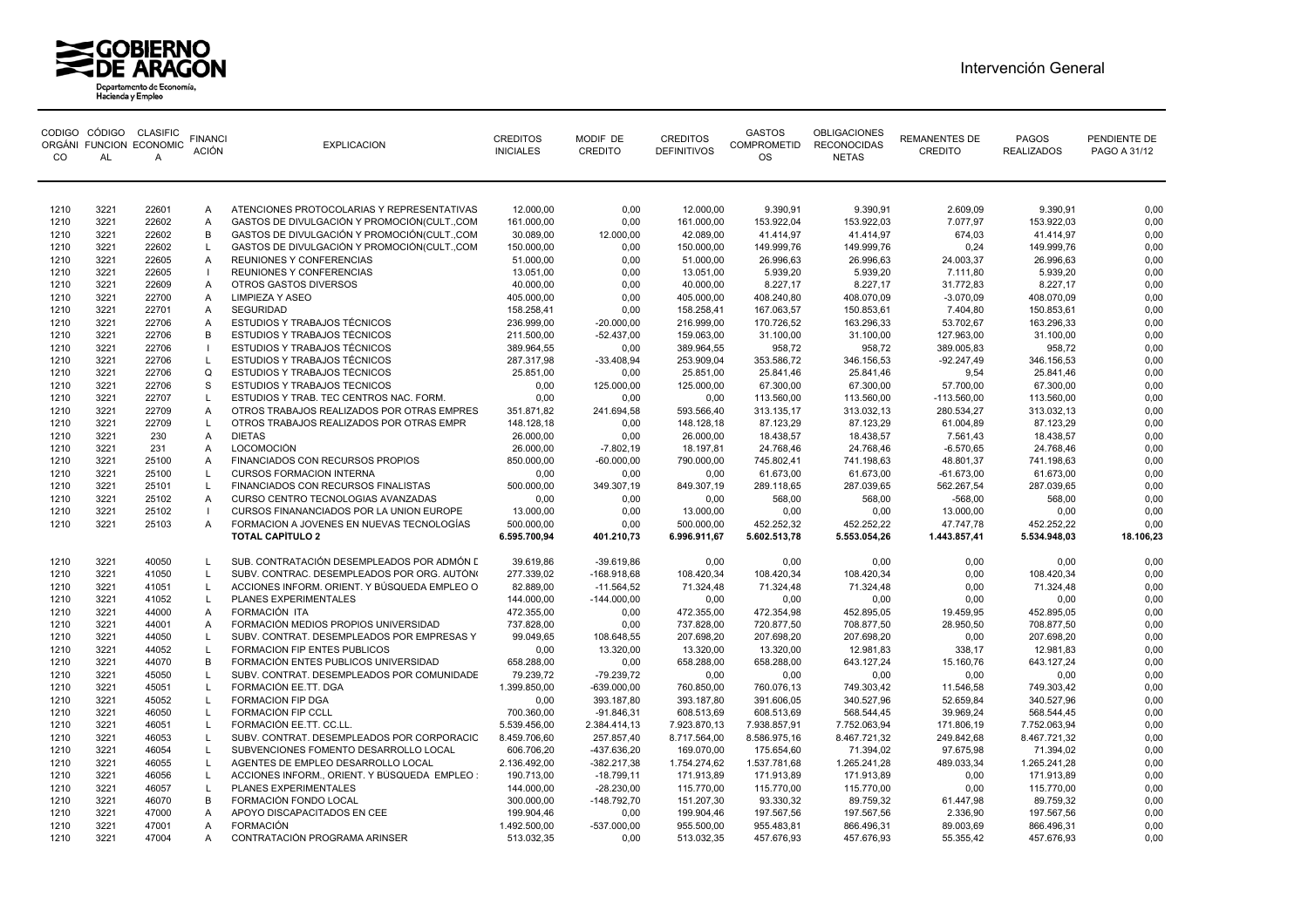



| CO.          | AL           | CODIGO CÓDIGO CLASIFIC<br>ORGÁNI FUNCION ECONOMIC<br>A | <b>FINANCI</b><br><b>ACIÓN</b> | <b>EXPLICACION</b>                             | <b>CREDITOS</b><br><b>INICIALES</b> | MODIF DE<br><b>CREDITO</b>  | <b>CREDITOS</b><br><b>DEFINITIVOS</b> | <b>GASTOS</b><br><b>COMPROMETID</b><br>OS. | OBLIGACIONES<br><b>RECONOCIDAS</b><br><b>NETAS</b> | <b>REMANENTES DE</b><br><b>CREDITO</b> | <b>PAGOS</b><br><b>REALIZADOS</b> | PENDIENTE DE<br>PAGO A 31/12 |
|--------------|--------------|--------------------------------------------------------|--------------------------------|------------------------------------------------|-------------------------------------|-----------------------------|---------------------------------------|--------------------------------------------|----------------------------------------------------|----------------------------------------|-----------------------------------|------------------------------|
| 1210         | 3221         | 47005                                                  | Α                              | PROGRAMA FOMENTO EMPLEO AUTÓNOMOS              | 879.367,93                          | $-30.000,00$                | 849.367,93                            | 388.246,97                                 | 388.246,97                                         | 461.120,96                             | 388.246,97                        | 0,00                         |
| 1210         | 3221         | 47006                                                  | Α                              | FOMENTO EMPLEO COOPERATIVAS Y SS.LL.           | 841.500,00                          | 0,00                        | 841.500,00                            | 162.290,00                                 | 162.290,00                                         | 679.210,00                             | 162.290,00                        | 0,00                         |
| 1210         | 3221         | 47007                                                  | A                              | FOMENTO A LA CONTRATACIÓN ESTABLE              | 519.438,77                          | 0,00                        | 519.438,77                            | 236.694,60                                 | 236.694,60                                         | 282.744,17                             | 236.694,60                        | 0,00                         |
| 1210         | 3221         | 47008                                                  | A                              | PROGRAMA DE FOMENTO EMPLEO AUTÓNOMO MUJE       | 538.590,00                          | 0,00                        | 538.590,00                            | 641.887,72                                 | 641.887,72                                         | $-103.297,72$                          | 641.887,72                        | 0,00                         |
| 1210         | 3221         | 47009                                                  | Α                              | FOMENTO EMPLEO COOPERATIVAS Y SS.LL. MUJERE    | 408.000,00                          | 0,00                        | 408.000,00                            | 127.500,00                                 | 127.500,00                                         | 280.500,00                             | 127.500,00                        | 0,00                         |
| 1210         | 3221         | 47010                                                  | A                              | FOMENTO DE LA CONTRATACIÓN ESTABLE MUJERES     | 1.913.126,50                        | 0,00                        | 1.913.126,50                          | 1.433.553,22                               | 1.433.553,22                                       | 479.573,28                             | 1.433.553,22                      | 0,00                         |
| 1210         | 3221         | 47050                                                  | $\mathbf{L}$                   | APOYO CREACIÓN EMPLEO EN COOPERATIVAS Y SS     | 220.081,32                          | 123.155,53                  | 343.236,85                            | 298.500,00                                 | 298.500,00                                         | 44.736,85                              | 298.500,00                        | 0,00                         |
| 1210         | 3221         | 47051                                                  | L                              | FORMACIÓN FIP EE.PP.                           | 9.029.598,00                        | 724.938,61                  | 9.754.536,61                          | 9.763.220,01                               | 9.477.633,33                                       | 276.903,28                             | 9.477.633,33                      | 0,00                         |
| 1210         | 3221         | 47052                                                  |                                | PROMOCIÓN DE EMPLEO AUTÓNOMO                   | 1.423.909,80                        | $-323.924,80$               | 1.099.985,00                          | 1.076.967,10                               | 1.076.967,10                                       | 23.017,90                              | 1.076.967,10                      | 0,00                         |
| 1210         | 3221         | 47053                                                  |                                | INTEGRACIÓN LABORAL DE MINUSVÁLIDOS            | 6.682.968,60                        | 17.053,40                   | 6.700.022,00                          | 4.709.672,09                               | 4.709.672,09                                       | 1.990.349,91                           | 4.709.672,09                      | 0,00                         |
| 1210         | 3221         | 47054                                                  | $\mathsf{L}$                   | SUBV, EMPRESAS I+E                             | 731.380,80                          | 78.631,20                   | 810.012,00                            | 427.914,36                                 | 427.914,36                                         | 382.097,64                             | 427.914,36                        | 0,00                         |
| 1210         | 3221         | 47055                                                  | L                              | SUBV.CONTRATACIÓN INDEFINIDA TRABAJADORES M    | 1.855.339,20                        | $-955.269,20$               | 900.070,00                            | 938.561,47                                 | 938.561,47                                         | $-38.491,47$                           | 938.561,47                        | 0,00                         |
| 1210         | 3221         | 47056                                                  |                                | ACCIONES COMPL.FORM. CONTINUA ENTID.PRIV       | 0,00                                | 325.574,00                  | 325.574,00                            | 53.500,00                                  | 53.500,00                                          | 272.074,00                             | 53.500,00                         | 0,00                         |
| 1210         | 3221         | 47073                                                  | B                              | FOMENTO CONTRATACIÓN DE MINUSVÁLIDOS           | 30.088,00                           | 0,00                        | 30.088,00                             | 12.600,00                                  | 12.600,00                                          | 17.488,00                              | 12.600,00                         | 0,00                         |
| 1210         | 3221         | 47074                                                  | B                              | FORMACIÓN EMPRESAS PRIVADAS                    | 300.000,00                          | 148.792,70                  | 448.792,70                            | 438.734,95                                 | 426.903,95                                         | 21.888,75                              | 426.903,95                        | 0,00                         |
| 1210         | 3221         | 47075                                                  | B                              | FOMENTO EMPLEO AUTONOMOS MUJERES               | 481.410,00                          | 0,00                        | 481.410,00                            | 464.105,00                                 | 464.105,00                                         | 17.305,00                              | 464.105,00                        | 0,00                         |
| 1210         | 3221         | 47078                                                  | B                              | FOMENTO EMPLEO COOPERATIVAS Y SS.LL. DISCAPA   | 30.088,00                           | 0,00                        | 30.088,00                             | 30.000,00                                  | 30.000,00                                          | 88,00                                  | 30.000,00                         | 0,00                         |
| 1210         | 3221         | 48000                                                  | Α                              | BECAS DE FORMACIÓN                             | 42.768,00                           | 0,00                        | 42.768,00                             | 42.768,00                                  | 39.204,00                                          | 3.564,00                               | 39.204,00                         | 0,00                         |
| 1210         | 3221         | 48001                                                  | Α                              | FORMACIÓN, FOMENTO Y DIFUSIÓN DE LA ECONOMÍA   | 373.950,00                          | $-100.000,00$               | 273.950,00                            | 254.760,00                                 | 242.260,00                                         | 31.690,00                              | 242.260,00                        | 0,00                         |
| 1210         | 3221         | 48002                                                  | A                              | FORMACIÓN (RECURSOS PROPIOS)                   | 4.698.421,00                        | $-40.000,00$                | 4.658.421,00                          | 4.655.959,94                               | 4.544.475,59                                       | 113.945,41                             | 4.544.475,59                      | 0,00                         |
| 1210         | 3221         | 48003                                                  | A                              | ACCION PARA INTEGRACION LABORAL DE DISCAPACI   | 260.000,00                          | $-260.000,00$               | 0,00                                  | 0,00                                       | 0,00                                               | 0,00                                   | 0,00                              | 0,00                         |
| 1210         | 3221         | 48004                                                  | A                              | SUBVENCIONES INESPECÍFICAS FORMACIÓN EMPLEC    | 245.212,08                          | $-150.000,00$               | 95.212,08                             | 80.000,00                                  | 80.000,00                                          | 15.212,08                              | 80.000,00                         | 0,00                         |
| 1210         | 3221         | 48005                                                  | Α                              | ACCIONES INSERCIÓN CONTR. PROGR. (AGENT.       | 255.048,00                          | 0,00                        | 255.048,00                            | 255.048,00                                 | 255.048,00                                         | 0,00                                   | 255.048,00                        | 0,00                         |
| 1210         | 3221<br>3221 | 48050                                                  | L                              | <b>BECAS FIP</b><br>FORMACIÓN FIP SIN LUCRO    | 367.820,00                          | 0,00                        | 367.820,00                            | 305.928,44                                 | 305.928,44                                         | 61.891,56                              | 305.928,44                        | 0,00                         |
| 1210<br>1210 | 3221         | 48051<br>48053                                         |                                | FORMACIÓN EE. TT. SIN LUCRO                    | 4.676.790,00<br>842.008,00          | $-620.396, 10$              | 4.056.393,90                          | 4.104.502,81                               | 3.725.261,89                                       | 331.132,01<br>38.548,43                | 3.725.261,89<br>755.459,57        | 0,00<br>0,00                 |
| 1210         | 3221         | 48054                                                  | L                              | SUBV. CUOTAS SEG. SOCIAL CAPITALIZ. DESEMPLEO  | 673.903,80                          | $-48.000,00$<br>-523.919,80 | 794.008,00<br>149.984,00              | 773.899,20<br>67.505,83                    | 755.459,57<br>67.505,83                            | 82.478,17                              | 67.505,83                         | 0,00                         |
| 1210         | 3221         | 48054                                                  | B                              | SUBV. CUOTAS SEG. SOCIAL CAPITALIZ. DESEMPLEO  | 0,00                                | 0,00                        | 0,00                                  | 9.555,43                                   | 9.555,43                                           | $-9.555,43$                            | 9.555,43                          | 0,00                         |
| 1210         | 3221         | 48055                                                  | $\mathsf{L}$                   | ACCIONES INFORM. ORIENT. Y BÚSQ. DE EMPLEO: EI | 1.613.846,00                        | $-170.815,50$               | 1.443.030,50                          | 1.443.030,50                               | 1.443.030,50                                       | 0,00                                   | 1.443.030,50                      | 0,00                         |
| 1210         | 3221         | 48056                                                  | L                              | SUBV. CONTRAT. DESEMPLEADOSPOR ENTID. SIN ÁN   | 1.485.744,75                        | 179.129,71                  | 1.664.874,46                          | 1.607.204,39                               | 1.605.080,79                                       | 59.793,67                              | 1.605.080,79                      | 0,00                         |
| 1210         | 3221         | 48057                                                  | L                              | BECAS EE.TT.                                   | 102.000,00                          | 0,00                        | 102.000,00                            | 94.080,54                                  | 87.565,70                                          | 14.434,30                              | 87.565,70                         | 0.00                         |
| 1210         | 3221         | 48058                                                  | L                              | PLANES EXPERIMENTALES                          | 448.732.00                          | 912.475,00                  | 1.361.207,00                          | 1.360.695,00                               | 1.360.695,00                                       | 512,00                                 | 1.360.695.00                      | 0,00                         |
| 1210         | 3221         | 48059                                                  |                                | CONTRATOS PROGRAMA PARA LA FORMACIÓN DE TF     | 3.506.226,00                        | 5.545.151,00                | 9.051.377,00                          | 8.730.914,68                               | 8.385.671,97                                       | 665.705,03                             | 7.186.551,97                      | 1.199.120,00                 |
| 1210         | 3221         | 48060                                                  | L                              | ACCIONES COMPLEMENTARIAS FORMACION CONTINU     | 438.278,00                          | 0,00                        | 438.278,00                            | 577.490,00                                 | 577.490,00                                         | $-139.212,00$                          | 577.490,00                        | 0,00                         |
| 1210         | 3221         | 48065                                                  | L                              | AGENTES DE EMPLEO Y DESARROLLO LOCAL           | 0,00                                | 45.688,38                   | 45.688,38                             | 45.688,38                                  | 45.688,38                                          | 0,00                                   | 45.688,38                         | 0,00                         |
| 1210         | 3221         | 48070                                                  | B                              | FORMACIÓN (AGENTES SOCIALES Y OTROS)           | 6.686.192,00                        | $-242.556,00$               | 6.443.636,00                          | 6.410.144,94                               | 6.360.594,62                                       | 83.041,38                              | 6.360.594,62                      | 0,00                         |
| 1210         | 3221         | 48074                                                  | G                              | <b>EQUAL</b>                                   | 416.482,00                          | 242.556,00                  | 659.038.00                            | 307.218.00                                 | 307.218,00                                         | 351.820,00                             | 307.218.00                        | 0.00                         |
|              |              |                                                        |                                | <b>TOTAL CAPÍTULO 4</b>                        | 77.291.637,41                       | 5.308.827,53                | 82.600.464,94                         | 76.573.832,80                              | 74.423.568,56                                      | 8.176.896,38                           | 73.224.448,56                     | 1.199.120,00                 |
| 1210         | 3221         | 602                                                    | $\mathsf{L}$                   | EDIFICIOS Y OTRAS CONSTRUCCIONES               | 100.000,00                          | 0,00                        | 100.000,00                            | 40.663,82                                  | 40.663,82                                          | 59.336,18                              | 40.663,82                         | 0,00                         |
| 1210         | 3221         | 603                                                    | Α                              | MAQUINARIA, INSTALACIONES Y UTILLAJE           | 150.000,00                          | $-41.880,34$                | 108.119,66                            | 78.433,09                                  | 78.433,09                                          | 29.686,57                              | 78.433,09                         | 0,00                         |
| 1210         | 3221         | 605                                                    | Α                              | <b>MOBILIARIO Y ENSERES</b>                    | 100.000,00                          | $-30.000,00$                | 70.000,00                             | 46.196,80                                  | 46.196,80                                          | 23.803,20                              | 46.196,80                         | 0,00                         |
| 1210         | 3221         | 605                                                    | $\mathbf{L}$                   | <b>MOBILIARIO Y ENSERES</b>                    | 100.000,00                          | 0,00                        | 100.000,00                            | 73.523,70                                  | 73.523,70                                          | 26.476,30                              | 45.685,17                         | 27.838,53                    |
| 1210         | 3221         | 606                                                    | Α                              | EQUIPOS PARA PROCESOS DE INFORMACION           | 100.000,00                          | $-30.000,00$                | 70.000,00                             | 38.400,65                                  | 38.400,60                                          | 31.599,40                              | 38.400,60                         | 0,00                         |
| 1210         | 3221         | 606                                                    | B                              | EQUIPOS PARA PROCESOS DE INFORMACION           | 0,00                                | 40.437,00                   | 40.437,00                             | 38.267,00                                  | 38.267,00                                          | 2.170,00                               | 38.267,00                         | 0,00                         |
| 1210         | 3221         | 606                                                    |                                | EQUIPOS PARA PROCESOS DE INFORMACION           | 5.874,95                            | 0,00                        | 5.874,95                              | 0,00                                       | 0,00                                               | 5.874,95                               | 0,00                              | 0,00                         |
| 1210         | 3221         | 606                                                    | L                              | EQUIPOS PARA PROCESOS DE INFORMACION           | 100.000,00                          | 0,00                        | 100.000,00                            | 72.134,20                                  | 72.134,13                                          | 27.865,87                              | 72.134,13                         | 0,00                         |
|              |              |                                                        |                                | <b>TOTAL CAPÍTULO 6</b>                        | 655.874,95                          | $-61.443,34$                | 594.431,61                            | 387.619,26                                 | 387.619,14                                         | 206.812,47                             | 359.780,61                        | 27.838,53                    |
| 1210         | 3221         | 77000                                                  | A                              | SUBVENCIONES A COOPERATIVAS Y SS.LL.           | 613.032,34                          | 0,00                        | 613.032,34                            | 517.834,61                                 | 517.834,61                                         | 95.197,73                              | 517.834,61                        | 0.00                         |
| 1210         | 3221         | 77001                                                  | Α                              | SUBVENCIONES ACTIVOS FIJOS EMPRESAS DE INSEF   | 255.000,00                          | $-100.000,00$               | 155.000,00                            | 221.586,28                                 | 221.586,28                                         | $-66.586,28$                           | 221.586,28                        | 0,00                         |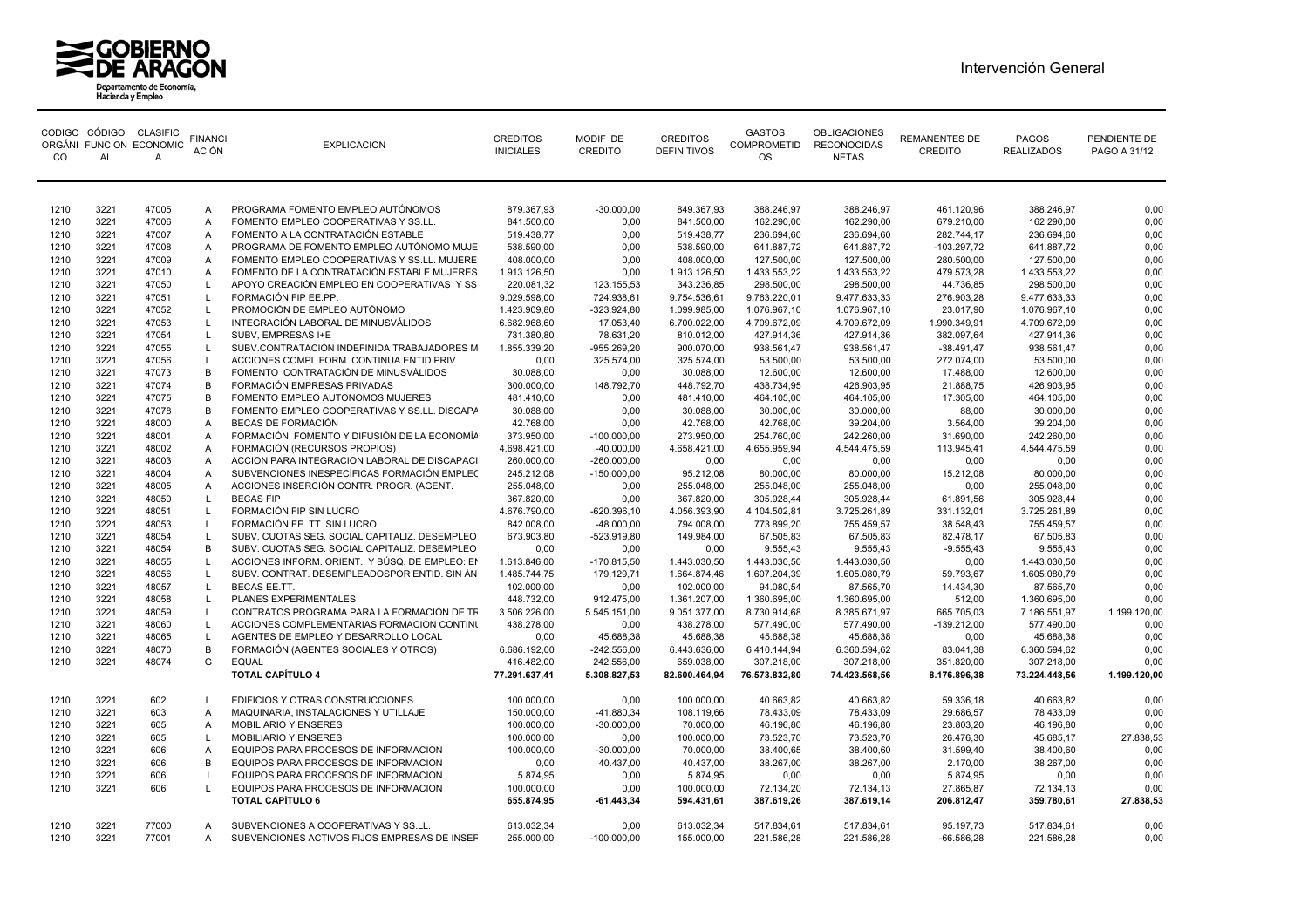

| <b>CODIGO</b><br>CO | CÓDIGO<br><b>AL</b> | <b>CLASIFIC</b><br>ORGÁNI FUNCION ECONOMIC<br>$\mathsf{A}$ | <b>FINANCI</b><br><b>ACIÓN</b> | <b>EXPLICACION</b>                           | <b>CREDITOS</b><br><b>INICIALES</b> | MODIF DE<br>CREDITO | <b>CREDITOS</b><br><b>DEFINITIVOS</b> | <b>GASTOS</b><br><b>COMPROMETID</b><br><b>OS</b> | <b>OBLIGACIONES</b><br><b>RECONOCIDAS</b><br><b>NETAS</b> | <b>REMANENTES DE</b><br><b>CREDITO</b> | PAGOS<br><b>REALIZADOS</b> | PENDIENTE DE<br>PAGO A 31/12 |
|---------------------|---------------------|------------------------------------------------------------|--------------------------------|----------------------------------------------|-------------------------------------|---------------------|---------------------------------------|--------------------------------------------------|-----------------------------------------------------------|----------------------------------------|----------------------------|------------------------------|
|                     |                     |                                                            |                                |                                              |                                     |                     |                                       |                                                  |                                                           |                                        |                            |                              |
| 1210                | 3221                | 77002                                                      | A                              | SUBV, COOP, SS.LL, MUJERES                   | 150.000.00                          | 0,00                | 150.000.00                            | 6.956.76                                         | 6.956.76                                                  | 143.043.24                             | 6.956,76                   | 0,00                         |
| 1210                | 3221                | 77050                                                      |                                | SUBVENCIONES DE CAPITAL COOPERATIVAS Y SS.LL | 95.031.36                           | $-5.278.36$         | 89.753.00                             | 88.527.72                                        | 88.527,72                                                 | 1.225.28                               | 88.527.72                  | 0,00                         |
| 1210                | 3221                | 77070                                                      | B.                             | SUBVENCIÓN COOPERATIVAS Y SS.LL. MUJERES     | 204.600.00                          | 0.00                | 204.600.00                            | 135.481.97                                       | 135.481.97                                                | 69.118.03                              | 135.481.97                 | 0.00                         |
| 1210                | 3221                | 78000                                                      |                                | ESTRUCTURAS FORMATIVAS AGENTES SOCIALES      | 630.360,00                          | 0,00                | 630.360.00                            | 472.770.00                                       | 472.770.00                                                | 157.590,00                             | 472.770.00                 | 0,00                         |
|                     |                     |                                                            |                                | <b>TOTAL CAPÍTULO 7</b>                      | 1.948.023.70                        | -105.278.36         | 1.842.745.34                          | 1.443.157.34                                     | 1.443.157.34                                              | 399.588.00                             | 1.443.157.34               | 0,00                         |
|                     |                     |                                                            |                                |                                              |                                     |                     |                                       |                                                  |                                                           |                                        |                            |                              |
|                     |                     |                                                            |                                | <b>TOTAL GENERAL</b>                         | 99.372.156.52                       | 6.082.445.45        | 105.454.601.97                        | 96.577.385.15                                    | 94.377.661.27                                             | 11.076.940.70                          | 92.948.912.70              | 1.428.748,57                 |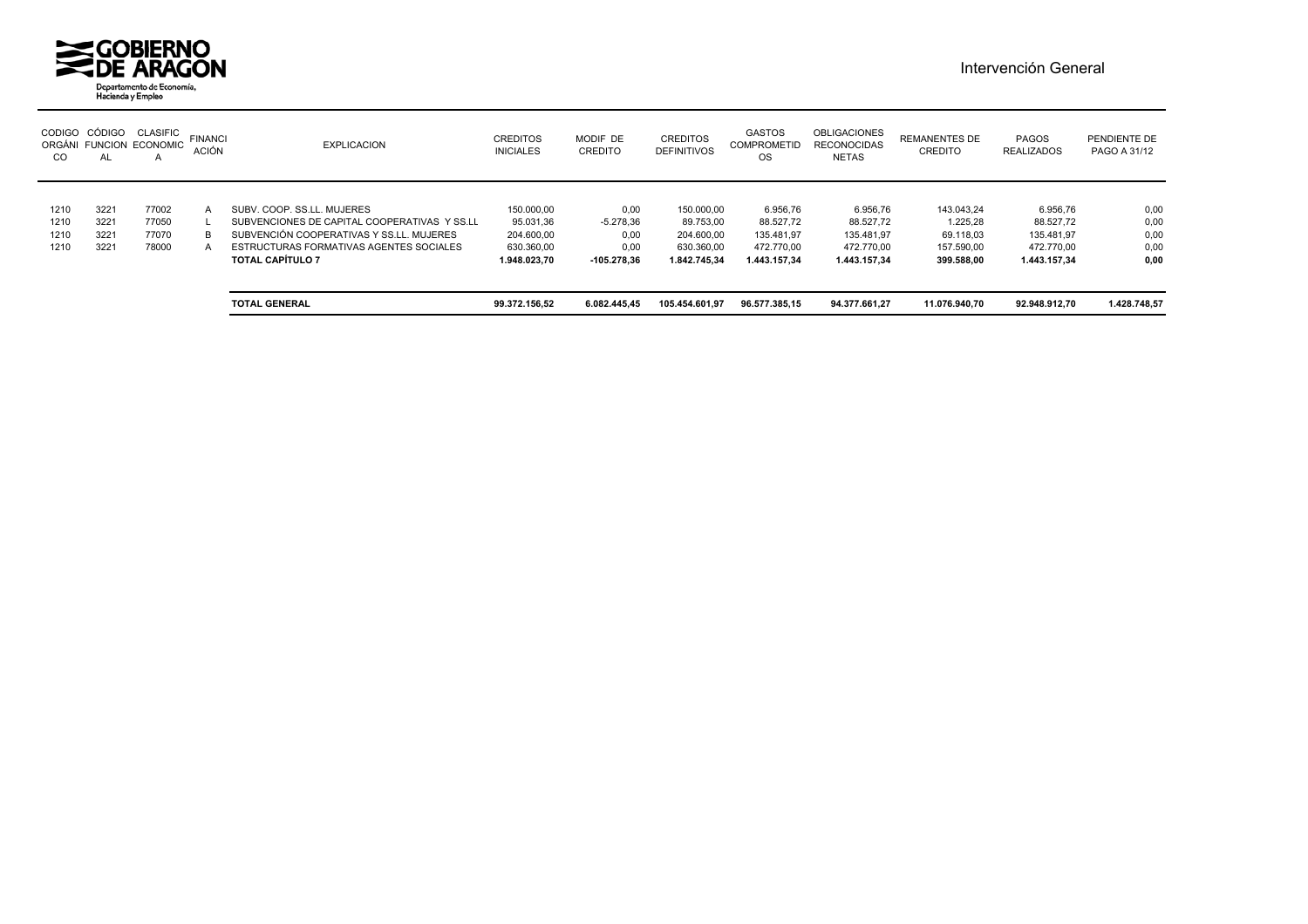|                                 |                                        |               | CREDITOS PRESUPUESTARIOS |               |                         |                                |                          |               | OBLICAC. PDTES. DE PAGO<br>A 31 DE DICIEMBRE       |             |
|---------------------------------|----------------------------------------|---------------|--------------------------|---------------|-------------------------|--------------------------------|--------------------------|---------------|----------------------------------------------------|-------------|
| CLASIFICACION<br>ECONOMICA      | EXPLICACION INICIALES                  |               | MODIFICACIONES           | DEFINITIVO    | GASTOS<br>COMPROMETIDOS | OBLIGACIONES<br>RECONOC. NETAS | REMANENTES<br>DE CREDITO | PAGOS         | ---------------------------------<br>PDTE. ORDENAR | PDTE, PAGAR |
| 1210 3221 12000 A SUELDOS       |                                        | 2.874.959,94  | 195.293,25               | 3.070.253,19  | 2.857.163,99            | 2.857.163,99                   | 0,00                     | 0,00          | 0.00                                               | 0,00        |
| 1210 3221 12005 A TRIENIOS      |                                        | 611.153,65    | 38.650,76                | 649.804,41    | 564.548,46              | 564.548,46                     | 0,00                     | 0,00          | 0,00                                               | 0,00        |
|                                 | 1210 3221 12006 A PAGAS EXTRAORDINARIA | 691.806,55    | 86.341,00                | 778.147,55    | 731.898,82              | 731.898,82                     | 0,00                     | 0,00          | 0,00                                               | 0,00        |
|                                 | TOTAL CONCEPTO 120 RETRIBUCIONES BA    | 4.177.920,14  | 320.285,01               | 4.498.205,15  | 4.153.611,27            | 4.153.611,27                   | 0,00<br>344.593,88       | 4.153.611,27  | 0.00                                               | 0,00        |
|                                 | 1210 3221 12100 A COMPLEMENTO DE DESTI | 1.651.680.96  | 104.166.04               | 1,755,847,00  | 1.664.614.05            | 1.664.614.05                   | 0.00                     | 0.00          | 0.00                                               | 0.00        |
|                                 | 1210 3221 12101 A COMPLEMENTO ESPECÍFI | 2.101.058,46  | 142.012,82               | 2.243.071,28  | 2.142.232,77            | 2.142.232,77                   | 0,00                     | 0,00          | 0,00                                               | 0,00        |
| 1210 3221 12109 A OTROS         |                                        | 0,00          | 0.00                     | 0.00          | 34,28                   | 34,28                          | 0,00                     | 0.00          | 0,00                                               | 0,00        |
|                                 | TOTAL CONCEPTO 121 RETRIBUCIONES CO    | 3.752.739,42  | 246.178,86               | 3.998.918,28  | 3.806.881,10            | 3.806.881,10                   | 192.037,18               | 3.806.881,10  | 0.00                                               | 0,00        |
| TOTAL ARTICULO 12 FUNCIONARIOS  |                                        | 7.930.659,56  | 566.463,87               | 8.497.123,43  | 7.960.492.37            | 7.960.492,37                   | 536.631,06               | 7.960.492,37  | 0.00                                               | 0,00        |
| 1210 3221 13000 A SALARIO BASE  |                                        | 1.686.452,88  | $216.961,41-$            | 1.469.491,47  | 1.457.036,12            | 1.457.036,12                   | 0,00                     | 0,00          | 0,00                                               | 0,00        |
| 1210 3221 13001 A ANTIGUEDAD    |                                        | 145.525,15    | $22.329.57-$             | 123.195,58    | 112.662,20              | 112.662,20                     | 0,00                     | 0,00          | 0,00                                               | 0,00        |
|                                 | 1210 3221 13002 A PAGAS EXTRAORDINARIA | 305.444.32    | $37.411.15 -$            | 268.033.17    | 266.003.02              | 266.003.02                     | 0.00                     | 0.00          | 0.00                                               | 0,00        |
|                                 | 1210 3221 13003 A OTRAS REMUNERACIONES | 104.288,50    | $5.391,65-$              | 98.896,85     | 88.081,32               | 88.081,32                      | 0,00                     | 0,00          | 0,00                                               | 0,00        |
| TOTAL CONCEPTO 130 LABORAL FIJO |                                        | 2.241.710,85  | 282.093,78-              | 1.959.617,07  | 1.923.782,66            | 1.923.782,66                   | 35.834,41                | 1.923.782,66  | 0,00                                               | 0,00        |
| 1210 3221 13100 L SALARIO BASE  |                                        | 199.983,56    | 118.071,98               | 318.055,54    | 314.541,46              | 314.541,46                     | 0,00                     | 0,00          | 0,00                                               | 0,00        |
|                                 | 1210 3221 13101 L OTRAS REMUNERACIONES | 37.774.67     | 22.092.52                | 59.867.19     | 53.059.27               | 53.059.27                      | 0.00                     | 0.00          | 0.00                                               | 0,00        |
|                                 | TOTAL CONCEPTO 131 LABORAL EVENTUAL    | 237.758,23    | 140.164,50               | 377.922,73    | 367.600,73              | 367.600,73                     | 10.322,00                | 367.600,73    | 0,00                                               | 0,00        |
| TOTAL ARTICULO 13 LABORALES     |                                        | 2.479.469,08  | 141.929.28-              | 2.337.539.80  | 2.291.383.39            | 2.291.383.39                   | 46.156.41                | 2.291.383.39  | 0.00                                               | 0,00        |
|                                 | 1210 3221 15100 A PERSONAL FUNCIONARIO | 8,000,00      | 0,00                     | 8.000,00      | 16.557.66               | 16.557,66                      | 0,00                     | 0.00          | 0.00                                               | 0,00        |
|                                 | 1210 3221 15100 L PERSONAL FUNCIONARIO | 0,00          | 10.000,00                | 10.000,00     | 0,00                    | 0,00                           | 0,00                     | 0,00          | 0,00                                               | 0,00        |
|                                 | TOTAL CONCEPTO 151 GRATIFICACIONES     | 8.000,00      | 10.000,00                | 18.000,00     | 16.557,66               | 16.557,66                      | 1.442,34                 | 16.557,66     | 0,00                                               | 0,00        |
|                                 | TOTAL ARTICULO 15 INCENTIVO AL REN     | 8.000,00      | 10.000,00                | 18.000,00     | 16.557,66               | 16.557,66                      | 1.442,34                 | 16.557,66     | 0,00                                               | 0,00        |
|                                 | 1210 3221 16000 A SEGURIDAD SOCIAL     | 2.383.909,35  | $2.227,84-$              | 2.381.681,51  | 2.224.489,84            | 2.224.489,84                   | 183.683,81               | 0,00          | 0,00                                               | 0,00        |
|                                 | 1210 3221 16000 L SEGURIDAD SOCIAL     | 76.772,14     | 46.822,14                | 123.594,28    | 0.00                    | 0.00                           | 0.00                     | 0.00          | 0.00                                               | 0,00        |
|                                 | TOTAL CONCEPTO 160 CUOTAS SOCIALES     | 2.460.681,49  | 44.594,30                | 2.505.275,79  | 2.224.489,84            | 2.224.489,84                   | 280.785,95               | 2.040.806,03  | 183.683,81                                         | 0,00        |
|                                 | 1210 3221 16100 A FORMACION Y PERFECCI | 0,00          | 0,00                     | 0,00          | 1.200,00                | 1.200,00                       | 0,00                     | 0,00          | 0.00                                               | 0,00        |
|                                 | 1210 3221 16109 A OTROS GASTOS SOCIALE | 1.050,00      | 0,00                     | 1.050,00      | 17.928,38               | 17.928,38                      | 0,00                     | 0,00          | 0,00                                               | 0,00        |
|                                 | TOTAL CONCEPTO 161 GASTOS SOCIALES     | 1.050.00      | 0.00                     | 1,050,00      | 19.128.38               | 19.128.38                      | 18.078.38-               | 19.128.38     | 0.00                                               | 0,00        |
|                                 | 1210 3221 16209 A OTROS GASTOS SOCIALE | 1.059,39      | 0.00                     | 1.059,39      | 1.313.85                | 1.313.85                       | 0.00                     | 0.00          | 0.00                                               | 0,00        |
|                                 | TOTAL CONCEPTO 162 GASTOS SOCIALES     | 1.059,39      | 0,00                     | 1.059,39      | 1.313,85                | 1.313,85                       | $254, 46-$               | 1.313,85      | 0,00                                               | 0,00        |
|                                 | 1210 3221 16500 A FONDO DE ACCION SOCI | 0,00          | 60.000,00                | 60.000,00     | 56.896,48               | 56.896,48                      | 0,00                     | 0,00          | 0.00                                               | 0,00        |
|                                 | TOTAL CONCEPTO 165 FONDO DE ACCION     | 0.00          | 60.000,00                | 60.000,00     | 56.896,48               | 56.896,48                      | 3.103, 52                | 56.896,48     | 0.00                                               | 0,00        |
|                                 | TOTAL ARTICULO 16 CUOTAS, PRESTACI     | 2.462.790,88  | 104.594,30               | 2.567.385,18  | 2.301.828,55            | 2.301.828,55                   | 265.556,63               | 2.118.144,74  | 183.683,81                                         | 0,00        |
|                                 | TOTAL CAPITULO 1 GASTOS DE PERSON      | 12.880.919,52 | 539.128,89               | 13.420.048,41 | 12.570.261,97           | 12.570.261,97                  | 849.786,44               | 12.386.578,16 | 183.683,81                                         | 0,00        |
| 1210 3221 202                   | EDIFICIOS Y OTRAS CO                   | 0,00          | 0,00                     | 0,00          | 369,22                  | 369,22                         | 0,00                     | 0,00          | 0,00                                               | 0,00        |
|                                 | 1210 3221 202 A EDIFICIOS Y OTRAS CO   | 850,000,00    | 0,00                     | 850,000,00    | 929.041.70              | 929.041.70                     | 0,00                     | 0.00          | 0.00                                               | 0,00        |
|                                 | TOTAL CONCEPTO 202 EDIFICIOS Y OTRA    | 850.000,00    | 0,00                     | 850.000,00    | 929.410,92              | 929.410,92                     | $79.410, 92 -$           | 929.410,92    | 0,00                                               | 0,00        |
|                                 | TOTAL ARTICULO 20 ARRENDAMIENTOS       | 850.000,00    | 0.00                     | 850.000,00    | 929.410,92              | 929.410,92                     | 79.410,92-               | 929.410.92    | 0.00                                               | 0,00        |
|                                 | 1210 3221 212 A EDIFICIOS Y OTRAS CO   | 150.000,00    | $47.176, 49-$            | 102.823,51    | 62.675,96               | 62.675,96                      | 0,00                     | 0,00          | 0,00                                               | 0,00        |
|                                 | 1210 3221 212 L EDIFICIOS Y OTRAS CO   | 0,00          | 0,00                     | 0,00          | 9.031,85                | 9.031,85                       | 0,00                     | 0,00          | 0,00                                               | 0,00        |
|                                 | TOTAL CONCEPTO 212 EDIFICIOS Y OTRA    | 150.000,00    | 47.176,49-               | 102.823,51    | 71.707,81               | 71.707,81                      | 31.115,70                | 71.707,81     | 0,00                                               | 0,00        |
|                                 | 1210 3221 213 A MAQUINARIA, INSTALACI  | 83,000,00     | 0.00                     | 83,000,00     | 133, 297, 89            | 133.297.89                     | 0.00                     | 0.00          | 0.00                                               | 0.00        |
|                                 | TOTAL CONCEPTO 213 MAQUINARIA, INST    | 83.000,00     | 0,00                     | 83.000,00     | 133.297,89              | 133.297,89                     | $50.297,89-$             | 133.297,89    | 0,00                                               | 0,00        |
|                                 | 1210 3221 214 A MATERIAL DE TRANSPOR   | 6.000,00      | 0,00                     | 6.000,00      | 4.522,39                | 4.522,39                       | 0,00                     | 0,00          | 0.00                                               | 0,00        |
|                                 | TOTAL CONCEPTO 214 MATERIAL DE TRAN    | 6.000,00      | 0,00                     | 6.000,00      | 4.522,39                | 4.522,39                       | 1.477,61                 | 4.522,39      | 0,00                                               | 0,00        |
|                                 |                                        |               |                          |               |                         |                                |                          |               |                                                    |             |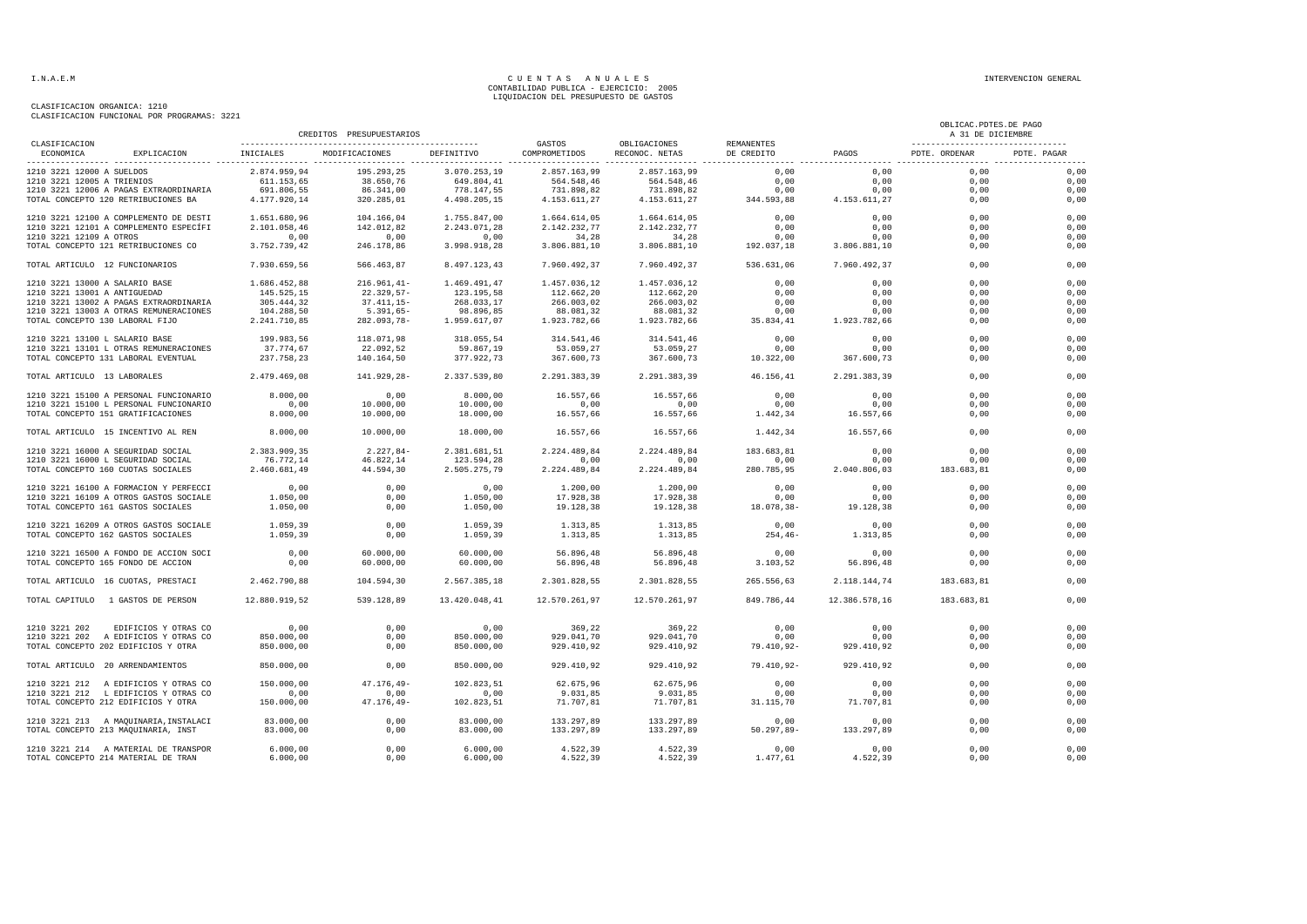CLASIFICACION ORGANICA: 1210 CLASIFICACION FUNCIONAL POR PROGRAMAS: 3221

#### I.N.A.E.M CUENTAS ANUALES<br>CONTABILIDAD PUBLICA - EJERCICIO: 2005 LIQUIDACION DEL PRESUPUESTO DE GASTOS

|                                 |                                                                              |                         | CREDITOS PRESUPUESTARIOS |                         |                         |                                |                          |                    | OBLICAC. PDTES. DE PAGO<br>A 31 DE DICIEMBRE       |              |
|---------------------------------|------------------------------------------------------------------------------|-------------------------|--------------------------|-------------------------|-------------------------|--------------------------------|--------------------------|--------------------|----------------------------------------------------|--------------|
| CLASIFICACION<br>ECONOMICA      | EXPLICACION                                                                  | INICIALES               | MODIFICACIONES           | DEFINITIVO              | GASTOS<br>COMPROMETIDOS | OBLIGACIONES<br>RECONOC. NETAS | REMANENTES<br>DE CREDITO | PAGOS              | ---------------------------------<br>PDTE. ORDENAR | PDTE. PAGAR  |
|                                 | 1210 3221 215 A MOBILIARIO Y ENSERES                                         | 15,000,00               | 0,00                     | 15.000,00               | 28.063,66               | 28.063,66                      | 0,00                     | 0,00               | 0,00                                               | 0,00         |
|                                 | TOTAL CONCEPTO 215 MOBILIARIO Y ENS                                          | 15.000,00               | 0,00                     | 15.000,00               | 28.063,66               | 28.063,66                      | $13.063,66 -$            | 28.063,66          | 0,00                                               | 0,00         |
|                                 | 1210 3221 216 A EQUIPOS PARA PROCESO                                         | 20.000,00               | 0,00                     | 20.000,00               | 1.377,48                | 1.377,48                       | 0,00                     | 0,00               | 0,00                                               | 0,00         |
|                                 | TOTAL CONCEPTO 216 EQUIPOS PARA PRO                                          | 20.000,00               | 0,00                     | 20.000,00               | 1.377,48                | 1.377,48                       | 18.622,52                | 1.377,48           | 0,00                                               | 0,00         |
|                                 | TOTAL ARTICULO 21 REPARACION Y CON                                           | 274.000,00              | $47.176, 49-$            | 226.823,51              | 238.969,23              | 238.969,23                     | $12.145,72-$             | 238.969,23         | 0.00                                               | 0,00         |
|                                 | 1210 3221 22000 A ORDINARIO NO INVENTA                                       | 175,000,00              | $46.229.68 -$            | 128.770,32              | 13.931.35               | 13.931,35                      | 0.00                     | 0.00               | 0.00                                               | 0.00         |
|                                 | 1210 3221 22001 A MOBILIARIO Y ENSERES                                       | 12.000,00               | 0,00                     | 12.000,00               | 1.204,71                | 1.204,71                       | 0,00                     | 0,00               | 0,00                                               | 0,00         |
|                                 | 1210 3221 22002 A PRENSA, REVISTAS Y PU                                      | 4.300,00                | 0,00                     | 4.300,00                | 7.109,71                | 7.109,71                       | 0,00                     | 0,00               | 0,00                                               | 0,00         |
|                                 | 1210 3221 22003 A LIBROS Y OTRAS PUBLI                                       | 3.500,00                | 0,00                     | 3.500,00                | 2.807,27                | 2.807,27                       | 0.00                     | 0.00               | 0.00                                               | 0,00         |
|                                 | 1210 3221 22004 A MATERIAL INFORMÁTICO                                       | 25.000,00               | $2.097,92-$              | 22.902,08               | 12.704,07               | 12.704,07                      | 0,00                     | 0,00               | 0,00                                               | 0,00         |
|                                 | TOTAL CONCEPTO 220 MATERIAL DE OFIC                                          | 219.800,00              | $48.327,60-$             | 171.472,40              | 37.757,11               | 37.757,11                      | 133.715,29               | 37.757,11          | 0,00                                               | 0,00         |
|                                 | 1210 3221 22100 A ENERGIA ELÉCTRICA                                          | 200.000,00              | 0,00                     | 200.000,00              | 260.950,85              | 260.950,85                     | 0,00                     | 0,00               | 0,00                                               | 0,00         |
| 1210 3221 22101 A AGUA          |                                                                              | 5.000,00                | 0,00                     | 5.000,00                | 17.395,45               | 17.395,45                      | 0,00                     | 0,00               | 0,00                                               | 0,00         |
| 1210 3221 22102 A GAS           |                                                                              | 17.000,00               | 0,00                     | 17.000,00               | 17.028,65               | 17.028,65                      | 0,00                     | 0,00               | 0,00                                               | 0,00         |
| 1210 3221 22103 A COMBUSTIBLES  |                                                                              | 30.000,00               | 0,00                     | 30.000,00               | 52.205,63               | 52.205,63                      | 0,00                     | 0,00               | 0,00                                               | 0,00         |
| 1210 3221 22104 A VESTUARIO     |                                                                              | 3.000,00                | 0,00                     | 3.000,00                | 2.363,47                | 2.363,47                       | 0,00                     | 0,00               | 0,00                                               | 0,00         |
|                                 | 1210 3221 22109 A OTROS SUMINISTROS                                          | 46.500,00               | $2.120, 79 -$            | 44.379,21               | 7.591,20                | 7.591,20                       | 0,00                     | 0,00               | 0,00                                               | 0,00         |
| TOTAL CONCEPTO 221 SUMINISTROS  |                                                                              | 301.500,00              | $2.120,79-$              | 299.379,21              | 357.535,25              | 357.535,25                     | $58.156,04-$             | 357.535,25         | 0,00                                               | 0,00         |
| 1210 3221 22200 A TELEFÓNICAS   |                                                                              | 180,000,00              | 55.518.03-               | 124.481.97              | 102.627.26              | 102.627.26                     | 0.00                     | 0.00               | 0.00                                               | 0.00         |
| 1210 3221 22201 A POSTALES      |                                                                              | 90.000,00               | 0,00                     | 90.000,00               | 100.780,74              | 100.780,74                     | 0,00                     | 0,00               | 0,00                                               | 0,00         |
| 1210 3221 22202 A TELEGRAFICAS  |                                                                              | 0,00                    | 0,00                     | 0,00                    | 43.08                   | 43,08                          | 0.00                     | 0.00               | 0.00                                               | 0,00         |
|                                 | TOTAL CONCEPTO 222 COMUNICACIONES                                            | 270.000,00              | $55.518,03-$             | 214.481,97              | 203.451,08              | 203.451,08                     | 11.030,89                | 203.451,08         | 0,00                                               | 0,00         |
| 1210 3221 223 A TRANSPORTE      |                                                                              | 6.000.00                | 0.00                     | 6.000.00                | 5.949.83                | 5.949.83                       | 0.00                     | 0.00               | 0.00                                               | 0.00         |
| TOTAL CONCEPTO 223 TRANSPORTE   |                                                                              | 6.000,00                | 0,00                     | 6.000,00                | 5.949,83                | 5.949,83                       | 50,17                    | 5.949,83           | 0,00                                               | 0,00         |
|                                 | 1210 3221 22400 A EDIFICIOS Y LOCALES                                        | 0,00                    | 0.00                     | 0,00                    | 1.313,91                | 1.313,91                       | 0.00                     | 0.00               | 0.00                                               | 0,00         |
| 1210 3221 22401 A VEHÍCULOS     |                                                                              | 1.000,00                | 0,00                     | 1.000,00                | 0,00                    | 0,00                           | 0,00                     | 0,00               | 0,00                                               | 0,00         |
| 1210 3221 22403 A OTROS RIESGOS |                                                                              | 74.000,00               | 0,00                     | 74.000,00               | 57.335,91               | 57.335,91                      | 0,00                     | 0,00               | 0.00                                               | 0,00         |
|                                 | TOTAL CONCEPTO 224 PRIMAS DE SEGURO                                          | 75.000,00               | 0,00                     | 75.000,00               | 58.649,82               | 58.649,82                      | 16.350,18                | 58.649,82          | 0.00                                               | 0,00         |
| 1210 3221 22500 A LOCALES       |                                                                              | 12.000,00               | 0,00                     | 12.000,00               | 32.149,55               | 32.149,55                      | 18.106,23                | 0,00               | 0,00                                               | 0,00         |
| 1210 3221 22501 A AUTONÓMICOS   |                                                                              | 370,00                  | 0,00                     | 370,00                  | 50,91                   | 50,91                          | 0,00                     | 0,00               | 0,00                                               | 0,00         |
| 1210 3221 22502 A ESTATALES     |                                                                              | 0,00                    | 0,00                     | 0,00                    | 9,20                    | 9,20                           | 0,00                     | 0,00               | 0,00                                               | 0,00         |
| TOTAL CONCEPTO 225 TRIBUTOS     |                                                                              | 12.370,00               | 0,00                     | 12.370,00               | 32.209,66               | 32.209,66                      | 19.839,66-               | 14.103,43          | 18.106,23                                          | 0,00         |
|                                 | 1210 3221 22601 A ATENCIONES PROTOCOLA                                       | 12.000,00               | 0,00                     | 12.000,00               | 9.390,91                | 9.390,91                       | 0,00                     | 0,00               | 0,00                                               | 0,00         |
|                                 | 1210 3221 22602 A GASTOS DE DIVULGACIÓ                                       | 161.000,00              | 0,00                     | 161.000,00              | 153.922,03              | 153.922,03                     | 0,00                     | 0,00               | 0,00                                               | 0,00         |
|                                 | 1210 3221 22602 B GASTOS DE DIVULGACIÓ                                       | 30.089,00               | 12.000,00                | 42.089,00               | 41.414,97               | 41.414,97                      | 0,00                     | 0,00               | 0,00                                               | 0,00         |
|                                 | 1210 3221 22602 L GASTOS DE DIVULGACIÓ                                       | 150.000,00              | 0,00                     | 150.000,00              | 149.999,76              | 149.999,76                     | 0,00                     | 0,00               | 0,00                                               | 0,00         |
|                                 | 1210 3221 22605 A REUNIONES Y CONFEREN                                       | 51.000,00               | 0,00                     | 51.000,00               | 26.996,63               | 26.996,63                      | 0,00                     | 0,00               | 0,00                                               | 0,00         |
|                                 | 1210 3221 22605 I REUNIONES Y CONFEREN                                       | 13.051,00               | 0,00                     | 13.051,00               | 5.939,20                | 5.939,20                       | 0,00                     | 0,00               | 0,00                                               | 0,00         |
|                                 | 1210 3221 22609 A OTROS GASTOS DIVERSO<br>TOTAL CONCEPTO 226 GASTOS DIVERSOS | 40.000,00<br>457.140.00 | 0,00<br>12.000,00        | 40.000,00<br>469.140,00 | 8.227,17<br>395.890.67  | 8.227,17<br>395.890,67         | 0,00<br>73.249.33        | 0,00<br>395,890.67 | 0,00<br>0.00                                       | 0,00<br>0,00 |
|                                 |                                                                              |                         |                          |                         |                         |                                |                          |                    |                                                    |              |
|                                 | 1210 3221 22700 A LIMPIEZA Y ASEO                                            | 405.000,00              | 0,00                     | 405.000,00              | 408.070,09              | 408.070,09                     | 0,00                     | 0,00               | 0,00                                               | 0,00         |
| 1210 3221 22701 A SEGURIDAD     |                                                                              | 158.258.41              | 0.00                     | 158.258.41              | 150.853.61              | 150.853.61                     | 0.00                     | 0.00               | 0.00                                               | 0,00         |
|                                 | 1210 3221 22706 A ESTUDIOS Y TRABAJOS                                        | 236.999,00              | $20.000,00 -$            | 216.999,00              | 163.296,33              | 163.296,33                     | 0,00                     | 0,00               | 0,00                                               | 0,00         |
|                                 | 1210 3221 22706 B ESTUDIOS Y TRABAJOS                                        | 211.500,00              | $52.437,00-$             | 159.063,00              | 31.100,00               | 31.100,00                      | 0,00                     | 0,00               | 0,00                                               | 0,00         |
|                                 | 1210 3221 22706 I ESTUDIOS Y TRABAJOS                                        | 389.964,55              | 0,00                     | 389.964,55              | 958,72                  | 958,72                         | 0,00                     | 0,00               | 0.00                                               | 0,00         |
|                                 | 1210 3221 22706 L ESTUDIOS Y TRABAJOS                                        | 287.317,98              | $33.408,94-$             | 253.909,04              | 346.156,53              | 346.156,53                     | 0,00                     | 0,00               | 0,00                                               | 0,00         |
|                                 | 1210 3221 22706 O ESTUDIOS Y TRABAJOS                                        | 25.851,00               | 0,00                     | 25.851,00               | 25.841,46               | 25.841,46                      | 0,00                     | 0,00               | 0,00                                               | 0,00         |
|                                 | 1210 3221 22706 S ESTUDIOS Y TRABAJOS                                        | 0,00                    | 125,000,00               | 125.000,00              | 67.300,00               | 67.300,00                      | 0,00                     | 0,00               | 0.00                                               | 0,00         |
|                                 | 1210 3221 22707 L ESTUDIOS Y TRAB. TEC                                       | 0,00                    | 0,00                     | 0,00                    | 113.560,00              | 113.560,00                     | 0,00                     | 0,00               | 0,00                                               | 0,00         |
|                                 | 1210 3221 22709 A OTROS TRABAJOS REALI                                       | 351.871,82              | 241.694,58               | 593.566,40              | 313.032,13              | 313.032,13                     | 0,00                     | 0,00               | 0,00                                               | 0,00         |
|                                 | 1210 3221 22709 L OTROS TRABAJOS REALI                                       | 148.128,18              | 0,00                     | 148.128,18              | 87.123,29               | 87.123,29                      | 0,00                     | 0,00               | 0,00                                               | 0,00         |
|                                 | TOTAL CONCEPTO 227 TRABAJOS REALIZA                                          | 2.214.890,94            | 260.848,64               | 2.475.739,58            | 1.707.292,16            | 1.707.292,16                   | 768.447,42               | 1.707.292,16       | 0.00                                               | 0,00         |
|                                 | TOTAL ARTICULO 22 MATERIAL, SUMINI                                           | 3.556.700,94            | 166.882,22               | 3.723.583,16            | 2.798.735,58            | 2.798.735,58                   | 924.847,58               | 2.780.629,35       | 18.106,23                                          | 0,00         |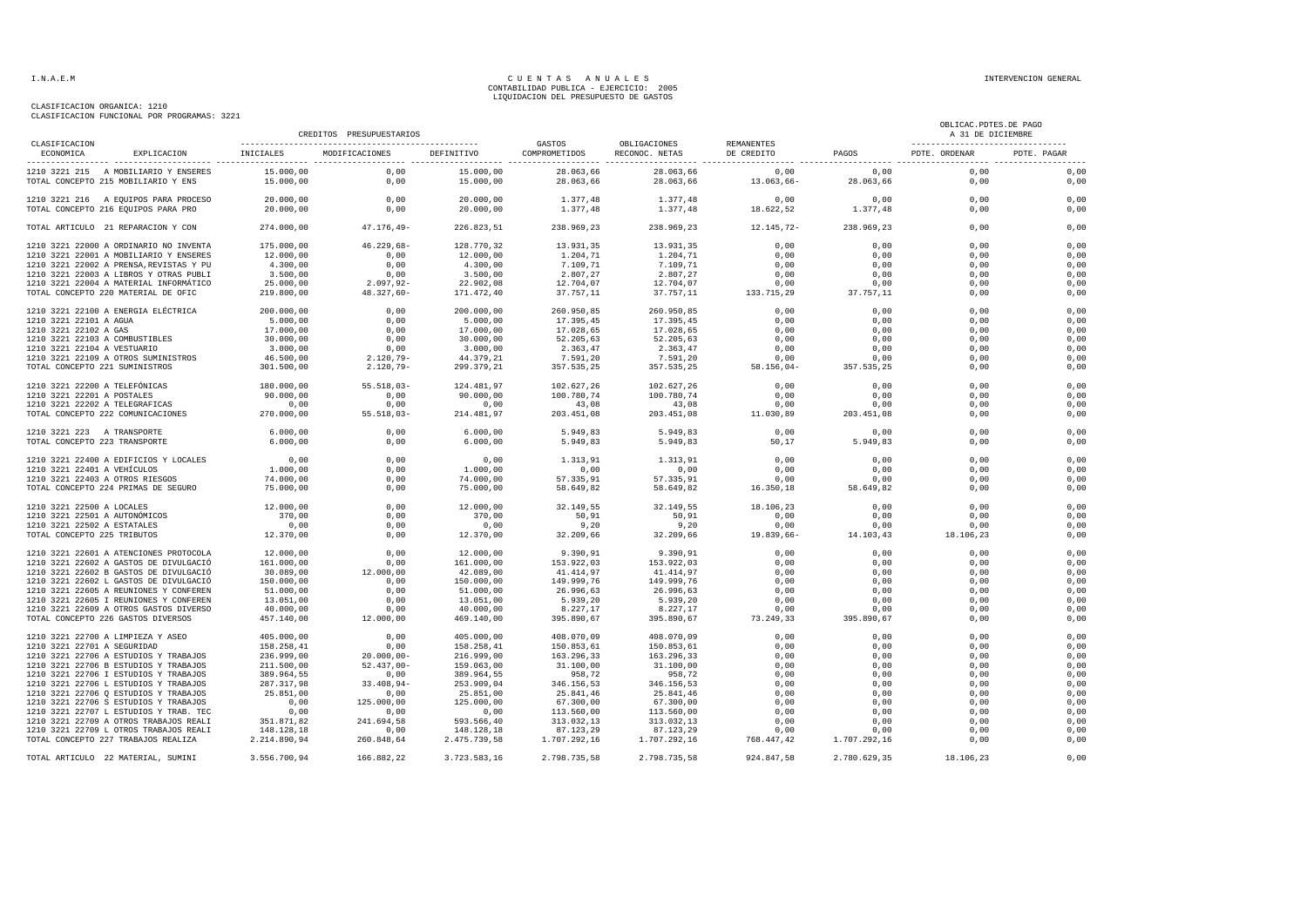CLASIFICACION ORGANICA: 1210

#### CLASIFICACION FUNCIONAL POR PROGRAMAS: 3221

| CLASIFICACION<br>GASTOS<br>OBLIGACIONES<br>REMANENTES<br>ECONOMICA<br>EXPLICACION<br><b>INICIALES</b><br>MODIFICACIONES<br>DEFINITIVO<br>COMPROMETIDOS<br>RECONOC. NETAS<br>DE CREDITO | PAGOS<br>0,00 | ----------------------------------<br>PDTE. ORDENAR |             |
|----------------------------------------------------------------------------------------------------------------------------------------------------------------------------------------|---------------|-----------------------------------------------------|-------------|
|                                                                                                                                                                                        |               |                                                     | PDTE. PAGAR |
| 0,00<br>26.000,00<br>18.438,57<br>0,00<br>1210 3221 230 A DIETAS<br>26.000,00<br>18.438,57                                                                                             |               | 0,00                                                | 0,00        |
| TOTAL CONCEPTO 230 DIETAS<br>26.000,00<br>0,00<br>26.000,00<br>18.438,57<br>18.438,57<br>7.561,43                                                                                      | 18.438,57     | 0.00                                                | 0,00        |
| $7.802, 19-$<br>18.197,81<br>1210 3221 231 A LOCOMOCIÓN<br>26.000,00<br>24.768,46<br>24.768,46<br>0,00                                                                                 | 0,00          | 0,00                                                | 0,00        |
| TOTAL CONCEPTO 231 LOCOMOCION<br>26.000,00<br>$7.802, 19-$<br>18.197,81<br>24.768,46<br>24.768,46<br>$6.570, 65 -$                                                                     | 24.768,46     | 0,00                                                | 0,00        |
| TOTAL ARTICULO 23 INDEMNIZACIONES<br>52.000,00<br>$7.802, 19-$<br>44.197,81<br>43.207,03<br>43.207,03<br>990,78                                                                        | 43.207,03     | 0,00                                                | 0,00        |
| 1210 3221 25100 A FINANCIADOS CON RECU<br>850,000,00<br>$60.000,00 -$<br>790,000,00<br>741.198,63<br>741.198,63<br>0,00                                                                | 0,00          | 0,00                                                | 0,00        |
| 1210 3221 25100 L CURSOS FORMACION INT<br>0,00<br>61.673,00<br>61.673,00<br>0,00<br>0,00<br>0,00                                                                                       | 0,00          | 0,00                                                | 0,00        |
| 1210 3221 25101 L FINANCIADOS CON RECU<br>500.000,00<br>349.307,19<br>849.307,19<br>287.039,65<br>287.039,65<br>0,00                                                                   | 0,00          | 0,00                                                | 0,00        |
| 1210 3221 25102 A CURSO CENTRO TECNOLO<br>568,00<br>568,00<br>0,00<br>0,00<br>0,00<br>0,00                                                                                             | 0,00          | 0,00                                                | 0,00        |
| 1210 3221 25102 I CURSOS FINANANCIADOS<br>13.000,00<br>0,00<br>13.000,00<br>0,00<br>0,00<br>0,00                                                                                       | 0,00          | 0,00                                                | 0,00        |
| 452.252,22<br>1210 3221 25103 A FORMACION A JOVENES<br>500.000,00<br>0,00<br>500.000,00<br>452.252,22<br>0,00                                                                          | 0,00          | 0,00                                                | 0,00        |
| TOTAL CONCEPTO 251 GASTOS REALIZACI<br>1.863.000,00<br>289.307,19<br>2.152.307,19<br>1.542.731,50<br>1.542.731,50<br>609.575,69                                                        | 1.542.731,50  | 0,00                                                | 0,00        |
| 1.542.731,50<br>TOTAL ARTICULO 25 OTROS GASTOS<br>1.863.000,00<br>289.307,19<br>2.152.307,19<br>1.542.731,50<br>609.575,69                                                             | 1.542.731,50  | 0,00                                                | 0,00        |
| 6.595.700,94<br>401.210,73<br>6.996.911,67<br>5.553.054,26<br>5.553.054,26<br>1.443.857,41<br>TOTAL CAPITULO 2 GASTOS EN BIENES                                                        | 5.534.948,03  | 18.106,23                                           | 0,00        |
|                                                                                                                                                                                        |               |                                                     |             |
| 1210 3221 40050 L SUB. CONTRATACIÓN DE<br>39.619,86<br>39.619,86-<br>0,00<br>0,00<br>0,00<br>0,00                                                                                      | 0,00          | 0,00                                                | 0,00        |
| TOTAL CONCEPTO 400 COFINANCIADAS (U<br>39.619,86<br>$39.619,86 -$<br>0,00<br>0,00<br>0,00<br>0,00                                                                                      | 0,00          | 0,00                                                | 0,00        |
| 39.619,86<br>$39.619,86 -$<br>0,00<br>0,00<br>0,00<br>0,00<br>TOTAL ARTICULO 40 A LA ADMINISTRAC                                                                                       | 0,00          | 0,00                                                | 0,00        |
| 1210 3221 41050 L SUBV. CONTRAC. DESEM<br>277.339,02<br>168.918,68-<br>108.420,34<br>108.420,34<br>108.420,34<br>0,00                                                                  | 0,00          | 0,00                                                | 0,00        |
| 1210 3221 41051 L ACCIONES INFORM. ORI<br>82.889,00<br>11.564,52-<br>71.324,48<br>71.324,48<br>71.324,48<br>0,00                                                                       | 0.00          | 0.00                                                | 0,00        |
| 144.000,00<br>1210 3221 41052 L PLANES EXPERIMENTALE<br>144.000,00-<br>0,00<br>0,00<br>0,00<br>0,00                                                                                    | 0,00          | 0,00                                                | 0,00        |
| TOTAL CONCEPTO 410 COFINANCIADAS. (U<br>504.228,02<br>324.483,20-<br>179.744,82<br>179.744,82<br>179.744,82<br>0,00                                                                    | 179.744,82    | 0,00                                                | 0,00        |
| TOTAL ARTICULO 41 A ORGANISMOS AUT<br>504.228,02<br>179.744,82<br>179.744,82<br>0,00<br>324.483,20-<br>179.744,82                                                                      | 179.744,82    | 0,00                                                | 0,00        |
| 1210 3221 44000 A FORMACIÓN ITA<br>472.355,00<br>0,00<br>472.355,00<br>452.895,05<br>452.895,05<br>0,00                                                                                | 0,00          | 0,00                                                | 0,00        |
| 1210 3221 44001 A FORMACIÓN MEDIOS PRO<br>737.828,00<br>737.828,00<br>708.877,50<br>708.877,50<br>0,00<br>0,00                                                                         | 0,00          | 0,00                                                | 0,00        |
| 99.049,65<br>1210 3221 44050 L SUBV. CONTRAT. DESEM<br>108.648,55<br>207.698,20<br>207.698,20<br>207.698,20<br>0,00                                                                    | 0,00          | 0,00                                                | 0,00        |
| 1210 3221 44052 L FORMACION FIP ENTES<br>0,00<br>13.320,00<br>13.320,00<br>12.981,83<br>12.981,83<br>0,00                                                                              | 0,00          | 0,00                                                | 0,00        |
| 1210 3221 44070 B FORMACIÓN ENTES PUBL<br>658.288,00<br>658.288,00<br>0,00<br>643.127,24<br>643.127,24<br>0,00                                                                         | 0,00          | 0,00                                                | 0,00        |
| TOTAL CONCEPTO 440 COFINANCIADAS. (U<br>1.967.520,65<br>121.968,55<br>2.089.489,20<br>2.025.579,82<br>2.025.579,82<br>63.909,38                                                        | 2.025.579,82  | 0,00                                                | 0,00        |
| 1.967.520,65<br>121.968,55<br>2.089.489,20<br>2.025.579,82<br>2.025.579,82<br>63.909,38<br>TOTAL ARTICULO 44 A EMPRESAS PUBLI                                                          | 2.025.579,82  | 0,00                                                | 0,00        |
|                                                                                                                                                                                        |               |                                                     |             |
| 1210 3221 45050 L SUBV. CONTRAT. DESEM<br>79.239.72<br>79.239.72-<br>0.00<br>0,00<br>0,00<br>0.00                                                                                      | 0,00          | 0.00                                                | 0,00        |
| 1.399.850,00<br>760.850,00<br>749.303,42<br>749.303,42<br>1210 3221 45051 L FORMACIÓN EE.TT. DGA<br>$639.000,00 -$<br>0,00                                                             | 0,00          | 0,00                                                | 0,00        |
| 1210 3221 45052 L FORMACION FIP DGA<br>393.187,80<br>340.527,96<br>0,00<br>393.187,80<br>340.527,96<br>0,00                                                                            | 0,00          | 0,00                                                | 0,00        |
| TOTAL CONCEPTO 450 TRANSFERENCIAS D<br>325.051,92-<br>1.154.037,80<br>1.089.831,38<br>1.089.831,38<br>1.479.089,72<br>64.206,42                                                        | 1.089.831,38  | 0,00                                                | 0,00        |
| 1.479.089,72<br>325.051,92-<br>1.154.037,80<br>1.089.831,38<br>1.089.831,38<br>64.206,42<br>TOTAL ARTICULO 45 A COMUNIDADES AU                                                         | 1.089.831,38  | 0,00                                                | 0,00        |
| 1210 3221 46050 L FORMACIÓN FIP CCLL<br>700.360,00<br>$91.846, 31 -$<br>608.513,69<br>568.544,45<br>568.544,45<br>0,00                                                                 | 0,00          | 0,00                                                | 0,00        |
| 1210 3221 46051 L FORMACIÓN EE.TT. CC.<br>7.923.870,13<br>7.752.063,94<br>5.539.456,00<br>2.384.414,13<br>7.752.063,94<br>0,00                                                         | 0,00          | 0,00                                                | 0,00        |
| 1210 3221 46053 L SUBV. CONTRAT. DESEM<br>8.459.706,60<br>257.857,40<br>8.717.564,00<br>8.467.721,32<br>8.467.721,32<br>0,00                                                           | 0,00          | 0,00                                                | 0,00        |
| 1210 3221 46054 L SUBVENCIONES FOMENTO<br>606.706,20<br>437.636,20-<br>169.070,00<br>71.394,02<br>71.394,02<br>0,00                                                                    | 0,00          | 0,00                                                | 0,00        |
| 2.136.492,00<br>382.217,38-<br>1.754.274,62<br>0,00<br>1210 3221 46055 L AGENTES DE EMPLEO DE<br>1.265.241,28<br>1.265.241,28                                                          | 0,00          | 0,00                                                | 0,00        |
| 1210 3221 46056 L ACCIONES INFORM., OR<br>190.713,00<br>18.799,11-<br>171.913,89<br>171.913,89<br>171.913,89<br>0,00                                                                   | 0,00          | 0,00                                                | 0,00        |
| 1210 3221 46057 L PLANES EXPERIMENTALE<br>144.000,00<br>28.230,00-<br>115.770,00<br>115.770,00<br>115.770,00<br>0,00                                                                   | 0,00          | 0,00                                                | 0,00        |
| 1210 3221 46070 B FORMACIÓN FONDO LOCA<br>300.000,00<br>148.792,70-<br>151.207,30<br>89.759,32<br>89.759,32<br>0,00                                                                    | 0,00          | 0,00                                                | 0,00        |
| 18.077.433,80<br>19.612.183,63<br>TOTAL CONCEPTO 460 COFINANCIADAS. (U<br>1.534.749,83<br>18.502.408,22<br>18.502.408,22<br>1.109.775,41                                               | 18.502.408,22 | 0,00                                                | 0,00        |
| 18.077.433,80<br>1.534.749,83<br>19.612.183,63<br>18.502.408,22<br>18.502.408,22<br>1.109.775,41<br>TOTAL ARTICULO 46 A CORPORACIONES                                                  | 18.502.408,22 | 0,00                                                | 0,00        |
| 199.904,46<br>197.567.56<br>197.567,56<br>0.00<br>1210 3221 47000 A APOYO DISCAPACITADOS<br>199.904,46<br>0,00                                                                         | 0,00          | 0.00                                                | 0,00        |
| 1210 3221 47001 A FORMACIÓN<br>1.492.500,00<br>$537.000,00-$<br>955.500,00<br>866.496,31<br>866.496,31<br>0,00                                                                         | 0,00          | 0,00                                                | 0,00        |
| 1210 3221 47004 A CONTRATACIÓN PROGRAM<br>513.032,35<br>0,00<br>513.032,35<br>457.676,93<br>457.676,93<br>0,00                                                                         | 0,00          | 0,00                                                | 0,00        |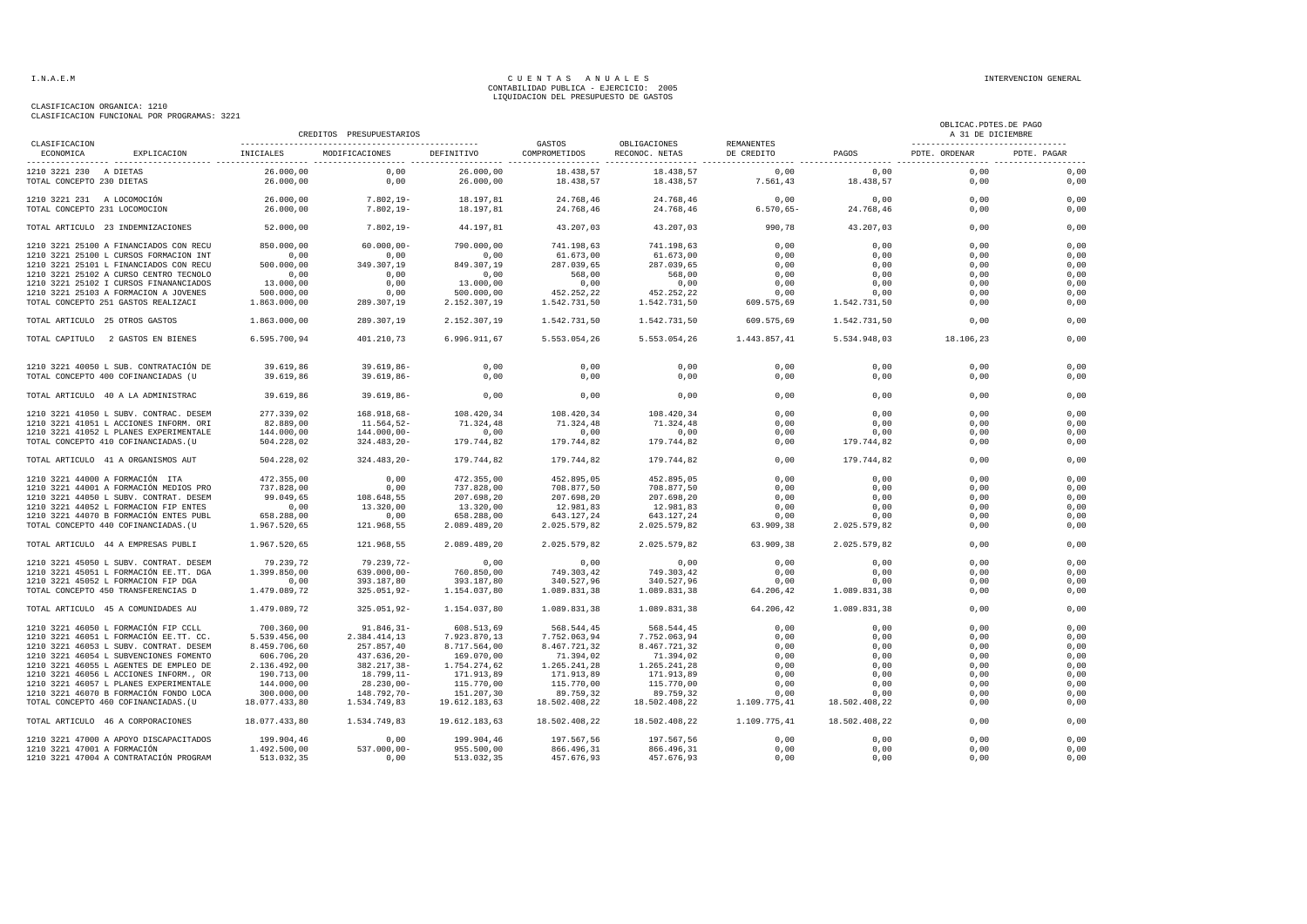|                                | CLASIFICACION FUNCIONAL FOR FROGRAMAS: 3441 |                                        | CREDITOS PRESUPUESTARIOS                                               |                            |                         |                                |                          |                                                                                      | OBLICAC. PDTES. DE PAGO<br>A 31 DE DICIEMBRE                                                                              |             |
|--------------------------------|---------------------------------------------|----------------------------------------|------------------------------------------------------------------------|----------------------------|-------------------------|--------------------------------|--------------------------|--------------------------------------------------------------------------------------|---------------------------------------------------------------------------------------------------------------------------|-------------|
| CLASIFICACION<br>ECONOMICA     | EXPLICACION                                 | INICIALES                              | MODIFICACIONES                                                         | DEFINITIVO                 | GASTOS<br>COMPROMETIDOS | OBLIGACIONES<br>RECONOC. NETAS | REMANENTES<br>DE CREDITO | PAGOS                                                                                | PDTE. ORDENAR                                                                                                             | PDTE. PAGAR |
|                                | 1210 3221 47005 A PROGRAMA FOMENTO EMP      | 879.367,93                             | $30.000,00-$                                                           | 849.367,93                 | 19.444,84               | 19.444,84                      |                          |                                                                                      | 0,00                                                                                                                      | 0,00        |
|                                | 1210 3221 47006 A FOMENTO EMPLEO COOPE      |                                        | 0,00                                                                   | 841,500,00                 | 7.500.00                | 7.500.00                       |                          |                                                                                      | 0.00                                                                                                                      | 0,00        |
|                                | 1210 3221 47007 A FOMENTO A LA CONTRAT      | 841.500,00<br>519.438,77<br>538.590,00 | $0,00$<br>0,00<br>0,00<br>0,00                                         | 519.438,77                 | 3.750,00                | 3.750,00                       |                          |                                                                                      | 0,00                                                                                                                      | 0,00        |
|                                | 1210 3221 47008 A PROGRAMA DE FOMENTO       |                                        |                                                                        | 538.590,00                 | 0,00                    | 0,00                           |                          |                                                                                      | 0,00                                                                                                                      | 0,00        |
|                                | 1210 3221 47009 A FOMENTO EMPLEO COOPE      | 408.000,00                             |                                                                        | 408.000,00                 | 4.500,00                | 4.500,00                       |                          |                                                                                      | 0,00                                                                                                                      | 0,00        |
|                                | 1210 3221 47010 A FOMENTO DE LA CONTRA      | 1.913.126, 50                          | $0,00$<br>$123.155,53$<br>$724.938,61$<br>$323.924,80-$<br>$17.052,40$ | 1.913.126,50               | 7.100,00                | 7.100,00                       |                          | $0,000$<br>$0,000$<br>$0,000$<br>$0,000$<br>$0,000$<br>$0,000$<br>$0,000$<br>$0,000$ | 0,00                                                                                                                      | 0,00        |
|                                | 1210 3221 47050 L APOYO CREACIÓN EMPLE      | 220.081,32<br>9.029.598,00             |                                                                        | 343.236,85<br>9.754.536,61 | 0,00                    | 0,00                           |                          |                                                                                      | 0,00                                                                                                                      | 0,00        |
|                                | 1210 3221 47051 L FORMACIÓN FIP EE.PP.      |                                        |                                                                        |                            | 9.477.633,33            | 9.477.633,33                   |                          |                                                                                      | 0,00                                                                                                                      | 0,00        |
|                                | 1210 3221 47052 L PROMOCIÓN DE EMPLEO       | 1.423.909,80                           |                                                                        | 1.099.985,00               | 3.916,88                | 3.916,88                       |                          |                                                                                      | 0,00                                                                                                                      | 0,00        |
|                                | 1210 3221 47053 L INTEGRACIÓN LABORAL       | 6.682.968,60                           | 17.053,40                                                              | 6.700.022,00               | 4.667.594,28            | 4.667.594,28                   |                          |                                                                                      | 0,00                                                                                                                      | 0,00        |
|                                | 1210 3221 47054 L SUBV, EMPRESAS I+E        | 731.380,80                             | 78.631,20                                                              | 810.012,00                 | 4.590,00                | 4.590,00                       |                          |                                                                                      | 0,00                                                                                                                      | 0,00        |
|                                | 1210 3221 47055 L SUBV.CONTRATACIÓN IN      | 1.855.339,20                           | $955.269, 20 -$                                                        | 900.070,00                 | 11.721,00               | 11.721,00                      |                          |                                                                                      | 0,00                                                                                                                      | 0,00        |
|                                | 1210 3221 47056 L ACCIONES COMPL.FORM.      | 0,00                                   | 325.574,00                                                             | 325.574,00                 | 53.500,00               | 53.500,00                      |                          |                                                                                      | 0,00                                                                                                                      | 0,00        |
|                                | 1210 3221 47073 B FOMENTO CONTRATACIÓ       | 30.088,00                              | 0,00                                                                   | 30.088,00                  | 0,00                    | 0,00                           |                          |                                                                                      | 0,00                                                                                                                      | 0,00        |
|                                | 1210 3221 47074 B FORMACIÓN EMPRESAS P      | 300.000,00                             | 148.792,70                                                             | 448.792,70                 | 426.903,95              | 426.903,95                     |                          |                                                                                      | 0,00                                                                                                                      | 0,00        |
|                                | 1210 3221 47075 B FOMENTO EMPLEO AUTON      | 481.410,00                             | $\begin{smallmatrix}0&,0&0\\ .&.&0\end{smallmatrix}$                   | 481.410,00                 | 6.855,00                | 6.855,00                       | 0,00                     | 0,00                                                                                 | 0,00                                                                                                                      | 0,00        |
|                                | 1210 3221 47078 B FOMENTO EMPLEO COOPE      | 30.088,00                              | 0,00                                                                   | 30.088,00                  | 0,00                    | 0,00                           | 0,00                     | 0,00                                                                                 | 0,00                                                                                                                      | 0,00        |
|                                | TOTAL CONCEPTO 470 COFINANCIADAS. (U        | 28.090.323,73                          | 428.048,56-                                                            | 27.662.275,17              | 16.216.750,08           | 16.216.750,08 11.445.525,09    |                          | 16.216.750,08                                                                        | 0,00                                                                                                                      | 0,00        |
|                                | TOTAL ARTICULO 47 A EMPRESAS PRIVA          | 28.090.323,73                          | 428.048,56-                                                            | 27.662.275,17              | 16.216.750,08           | 16.216.750,08                  | 11.445.525,09            | 16.216.750,08                                                                        | 0.00                                                                                                                      | 0,00        |
|                                | 1210 3221 48000 A BECAS DE FORMACIÓN        | 42.768,00                              | 0,00                                                                   | 42.768,00                  | 39.204,00               | 39.204,00                      |                          |                                                                                      | 0,00                                                                                                                      | 0,00        |
|                                | 1210 3221 48001 A FORMACIÓN, FOMENTO Y      | 373.950,00                             | $100.000,00 -$                                                         | 273.950,00                 | 242.260,00              | 242.260,00                     |                          |                                                                                      | 0,00                                                                                                                      | 0,00        |
|                                | 1210 3221 48002 A FORMACIÓN (RECURSOS       | 4.698.421,00                           | $40.000.00 -$                                                          | 4.658.421.00               | 4.544.475.59            | 4.544.475,59                   |                          |                                                                                      | 0,00                                                                                                                      | 0,00        |
|                                | 1210 3221 48003 A ACCION PARA INTEGRAC      |                                        | $260.000,00 -$                                                         | 0,00                       | 0,00                    | 0,00                           |                          |                                                                                      | 0,00                                                                                                                      | 0,00        |
|                                | 1210 3221 48004 A SUBVENCIONES INESPEC      | 260.000,00<br>245.212,08               | $150.000,00 -$                                                         | 95.212,08                  | 80.000,00               | 80.000,00                      |                          |                                                                                      | 0,00                                                                                                                      | 0,00        |
|                                | 1210 3221 48005 A ACCIONES INSERCIÓN C      | 255.048,00                             | 0,00                                                                   | 255.048,00                 | 255.048,00              | 255.048,00                     |                          |                                                                                      | 0,00                                                                                                                      | 0,00        |
| 1210 3221 48050 L BECAS FIP    |                                             | 367.820,00                             | 0,00                                                                   | 367.820,00                 | 305.928,44              | 305.928,44                     |                          |                                                                                      | 0,00                                                                                                                      | 0,00        |
|                                | 1210 3221 48051 L FORMACIÓN FIP SIN LU      | 4.676.790,00                           | 620.396,10-                                                            | 4.056.393,90               | 3.725.261,89            | 3.725.261,89                   |                          |                                                                                      | 0,00                                                                                                                      | 0,00        |
|                                | 1210 3221 48053 L FORMACIÓN EE. TT. SI      | 842.008,00                             | 48.000,00-                                                             | 794.008,00                 | 755.459,57              | 755.459,57                     |                          |                                                                                      | 0,00                                                                                                                      | 0,00        |
|                                | 1210 3221 48054 L SUBV. CUOTAS SEG. SO      | 673.903,80                             | 523.919,80-                                                            | 149.984,00                 | 0,00                    | 0,00                           |                          |                                                                                      | 0,00                                                                                                                      | 0,00        |
|                                | 1210 3221 48055 L ACCIONES INFORM. ORI      | 1.613.846,00                           | 170.815,50-                                                            | 1.443.030,50               | 1.443.030,50            | 1.443.030,50                   |                          |                                                                                      | 0,00                                                                                                                      | 0,00        |
|                                | 1210 3221 48056 L SUBV. CONTRAT. DESEM      | 1.485.744,75                           | 179.129,71                                                             | 1.664.874,46               | 1.605.080,79            | 1.605.080,79                   |                          |                                                                                      | 0,00                                                                                                                      | 0,00        |
| 1210 3221 48057 L BECAS EE.TT. |                                             | 102.000,00                             | 0,00                                                                   | 102.000,00                 | 87.565,70               | 87.565,70                      |                          |                                                                                      | 0,00                                                                                                                      | 0,00        |
|                                | 1210 3221 48058 L PLANES EXPERIMENTALE      | 448.732,00                             | 912.475,00                                                             | 1.361.207,00               | 1.360.695,00            | 1.360.695,00                   |                          |                                                                                      | 0,00                                                                                                                      | 0,00        |
|                                | 1210 3221 48059 L CONTRATOS PROGRAMA P      | 3.506.226,00                           | 5.545.151,00                                                           | 9.051.377,00               | 8.385.671,97            | 8.385.671,97    1.199.120,00   |                          |                                                                                      | 0,00                                                                                                                      | 0,00        |
|                                | 1210 3221 48060 L ACCIONES COMPLEMENTA      | 438.278,00                             | 0,00                                                                   | 438.278,00                 | 577.490,00              | 577.490,00                     |                          |                                                                                      | 0,00                                                                                                                      | 0,00        |
|                                | 1210 3221 48065 L AGENTES DE EMPLEO Y       | 0,00                                   | 45.688,38                                                              | 45.688,38                  | 45.688,38               | 45.688,38                      | 0,00                     | 0,00                                                                                 | 0,00                                                                                                                      | 0,00        |
|                                | 1210 3221 48070 B FORMACIÓN (AGENTES S      | 6.686.192,00                           | 242.556,00-                                                            | 6.443.636,00               | 6.360.594,62            | 6.360.594,62                   | 0,00                     | 0,00                                                                                 | 0,00                                                                                                                      | 0,00        |
| 1210 3221 48074 G EQUAL        |                                             | 416.482,00                             | 242.556,00                                                             | 659.038,00                 | 307.218,00              | 307.218,00                     | 0,00                     | 0,00                                                                                 | 0,00                                                                                                                      | 0,00        |
|                                |                                             | 416.482,00<br>27.133.421,63            |                                                                        |                            |                         |                                |                          | 28.921.552,45                                                                        |                                                                                                                           |             |
|                                | TOTAL CONCEPTO 480 COFINANCIADAS. (U        |                                        | 4.769.312,69                                                           | 31.902.734,32              | 30.120.672,45           | 30.120.672,45                  | 1.782.061,87             |                                                                                      | 1.199.120,00                                                                                                              | 0,00        |
|                                | TOTAL ARTICULO 48 A FAMILIAS E INS          | 27.133.421,63                          | 4.769.312.69                                                           | 31.902.734,32              | 30.120.672.45           | 30.120.672,45                  | 1.782.061.87             | 28.921.552,45                                                                        | 1,199,120,00                                                                                                              | 0,00        |
|                                | TOTAL CAPITULO 4 TRANSFERENCIAS C           | 77.291.637,41                          | 5.308.827,53                                                           | 82.600.464,94              | 68.134.986,77           | 68.134.986,77                  | 14.465.478,17            | 66.935.866,77                                                                        | 1.199.120,00                                                                                                              | 0,00        |
|                                | 1210 3221 602 L EDIFICIOS Y OTRAS CO        | 100.000,00                             | 0,00                                                                   | 100.000,00                 | 40.663,82               | 40.663,82                      | 0,00                     | 0,00                                                                                 | 0,00                                                                                                                      | 0,00        |
| TOTAL CONCEPTO 602             |                                             | 100.000,00                             | 0,00                                                                   | 100.000,00                 | 40.663,82               | 40.663,82                      | 59.336,18                | 40.663,82                                                                            | 0,00                                                                                                                      | 0,00        |
|                                | 1210 3221 603 A MAQUINARIA, INSTALAC        | 150.000,00                             | $41.880, 34-$<br>$41.880, 34-$                                         | 108.119,66                 | 78.433,09               | 78.433,09                      | 0,00                     | 0,00                                                                                 | 0,00                                                                                                                      | 0,00        |
| TOTAL CONCEPTO 603             |                                             | 150.000,00                             | 41.880,34-                                                             | 108.119,66                 | 78.433,09               | 78.433,09                      | 29.686,57                | 78.433,09                                                                            | 0,00                                                                                                                      | 0,00        |
|                                | 1210 3221 605 A MOBILIARIO Y ENSERES        | 100.000,00                             | $30.000,00-$                                                           | 70.000,00                  | 46.196,80               | 46.196,80                      | 0,00                     |                                                                                      | $\begin{array}{cccc} & 0\, , 00 & & 0\, , 00 \\ & 0\, , 00 & & 0\, , 00 \\ & 91.881\, , 97 & & 27.838\, , 53 \end{array}$ | 0,00        |
|                                | 1210 3221 605 L MOBILIARIO Y ENSERES        | 100.000,00                             | 0,00                                                                   | 100.000,00                 | 73.523,70               | 73.523,70                      | 27.838,53                |                                                                                      |                                                                                                                           | 0,00        |
| TOTAL CONCEPTO 605             |                                             | 200.000,00                             | $30.000,00-$                                                           | 170.000,00                 | 119.720,50              | 119.720,50                     | 50.279,50                |                                                                                      |                                                                                                                           | 0,00        |
|                                | 1210 3221 606 A EQUIPOS PARA PROCESO        | 100.000,00                             | $30.000,00 -$                                                          | 70.000,00                  | 38.400,60               | 38.400,60                      | 0,00                     | 0,00                                                                                 | 0,00                                                                                                                      | 0,00        |
|                                | 1210 3221 606 B EQUIPOS PARA PROCESO        | 0,00                                   | 40.437,00                                                              | 40.437,00                  | 38.267,00               | 38.267,00                      | 0,00                     | 0,00                                                                                 | 0,00                                                                                                                      | 0,00        |
|                                | 1210 3221 606 I EQUIPOS PARA PROCESO        | 5.874,95                               | 0,00                                                                   | 5.874,95                   | 0,00                    | 0,00                           | 0,00                     | 0,00                                                                                 | 0,00                                                                                                                      | 0,00        |
|                                | 1210 3221 606 L EQUIPOS PARA PROCESO        | $100.000, 00$<br>$200.000, 00$         | 0,00                                                                   | 100.000,00                 | 72.134,13               | 72.134,13                      | 0,00                     | 0,00<br>0,00<br>148.801,73                                                           | 0,00                                                                                                                      | 0,00        |
| TOTAL CONCEPTO 606             |                                             | 205.874,95                             | 10.437,00                                                              | 216.311,95                 | 148.801,73              | 148.801,73                     | 67.510,22                |                                                                                      | 0.00                                                                                                                      | 0,00        |
|                                | TOTAL ARTICULO 60 INVERSIONES REAL          | 655.874,95                             | $61.443, 34-$                                                          | 594.431,61                 | 387.619,14              | 387.619,14                     | 206.812,47               | 359.780,61                                                                           | 27.838,53                                                                                                                 | 0,00        |
|                                |                                             |                                        |                                                                        |                            |                         |                                |                          |                                                                                      |                                                                                                                           |             |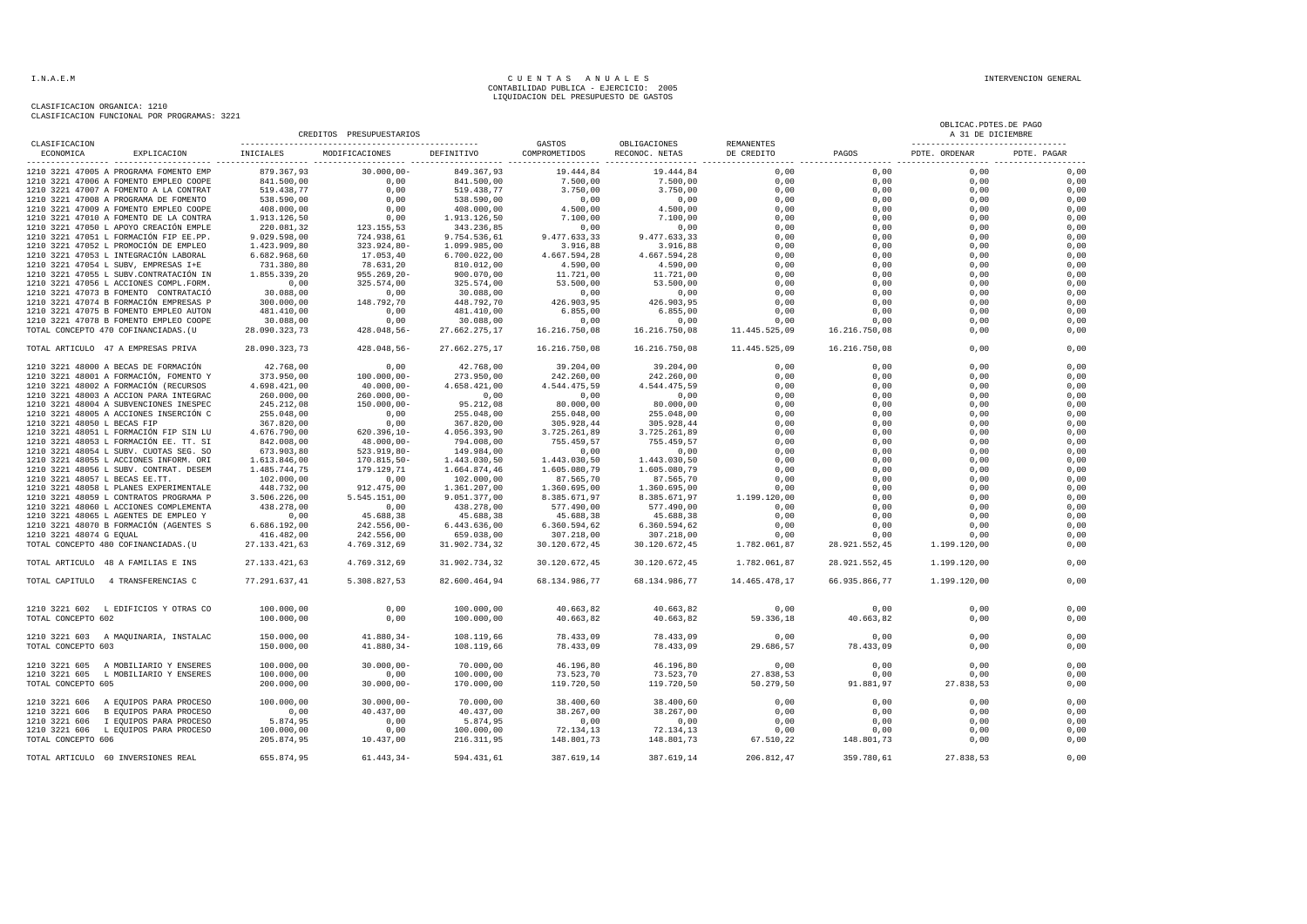|                            |                                        |              | CREDITOS PRESUPUESTARIOS |              |                         |                                |                          |              | OBLICAC. PDTES. DE PAGO<br>A 31 DE DICIEMBRE |             |
|----------------------------|----------------------------------------|--------------|--------------------------|--------------|-------------------------|--------------------------------|--------------------------|--------------|----------------------------------------------|-------------|
| CLASIFICACION<br>ECONOMICA | EXPLICACION                            | INICIALES    | MODIFICACIONES           | DEFINITIVO   | GASTOS<br>COMPROMETIDOS | OBLIGACIONES<br>RECONOC, NETAS | REMANENTES<br>DE CREDITO | PAGOS        | PDTE, ORDENAR                                | PDTE, PAGAR |
| TOTAL CAPITULO             | 6 INVERSIONES REAL                     | 655.874,95   | $61.443, 34-$            | 594.431,61   | 387.619,14              | 387.619,14                     | 206.812,47               | 359.780,61   | 27.838,53                                    | 0,00        |
|                            | 1210 3221 77000 A SUBVENCIONES A COOPE | 613.032,34   | 0,00                     | 613.032,34   | 7.000,00                | 7.000,00                       | 0,00                     | 0,00         | 0,00                                         | 0,00        |
|                            | 1210 3221 77001 A SUBVENCIONES ACTIVOS | 255.000,00   | $100.000.00-$            | 155.000,00   | 221.586.28              | 221.586,28                     | 0,00                     | 0,00         | 0.00                                         | 0,00        |
|                            | 1210 3221 77002 A SUBV. COOP. SS.LL. M | 150.000,00   | 0,00                     | 150.000,00   | 0,00                    | 0,00                           | 0,00                     | 0,00         | 0,00                                         | 0,00        |
|                            | 1210 3221 77050 L SUBVENCIONES DE CAPI | 95.031,36    | $5.278, 36 -$            | 89.753,00    | 0,00                    | 0,00                           | 0,00                     | 0,00         | 0,00                                         | 0,00        |
|                            | 1210 3221 77070 B SUBVENCIÓN COOPERATI | 204.600,00   | 0.00                     | 204.600,00   | 0.00                    | 0,00                           | 0.00                     | 0.00         | 0.00                                         | 0,00        |
|                            | TOTAL CONCEPTO 770 A EMPRESAS PRIVA    | 1.317.663,70 | $105.278, 36 -$          | 1.212.385,34 | 228.586,28              | 228.586,28                     | 983.799,06               | 228.586,28   | 0,00                                         | 0,00        |
|                            | TOTAL ARTICULO 77 A EMPRESAS PRIVA     | 1.317.663,70 | $105.278, 36 -$          | 1.212.385,34 | 228.586,28              | 228.586,28                     | 983.799.06               | 228.586,28   | 0.00                                         | 0,00        |
|                            | 1210 3221 78000 A ESTRUCTURAS FORMATIV | 630.360,00   | 0.00                     | 630.360,00   | 472.770,00              | 472.770.00                     | 0.00                     | 0,00         | 0.00                                         | 0.00        |
|                            | TOTAL CONCEPTO 780 A FAMILIAS E INS    | 630.360,00   | 0,00                     | 630.360,00   | 472.770,00              | 472.770,00                     | 157.590,00               | 472.770,00   | 0,00                                         | 0,00        |
|                            | TOTAL ARTICULO 78 A FAMILIAS E INS     | 630.360,00   | 0.00                     | 630.360,00   | 472.770,00              | 472.770,00                     | 157.590,00               | 472.770,00   | 0,00                                         | 0,00        |
| TOTAL CAPITULO             | 7 TRANSFERENCIAS D                     | 1.948.023,70 | 105.278,36-              | 1.842.745,34 | 701.356,28              | 701.356,28                     | 1.141.389,06             | 701.356,28   | 0.00                                         | 0,00        |
|                            |                                        |              |                          |              |                         |                                |                          |              |                                              |             |
|                            | 1210A3221 47005 A PROGRAMA FOMENTO EMP | 0,00         | 0,00                     | 0,00         | 241.018,42              | 241.018,42                     | 0,00                     | 0,00         | 0,00                                         | 0,00        |
|                            | 1210A3221 47006 A FOMENTO EMPLEO COOPE | 0,00         | 0,00                     | 0,00         | 40.000,00               | 40.000,00                      | 0,00                     | 0,00         | 0,00                                         | 0,00        |
|                            | 1210A3221 47007 A FOMENTO A LA CONTRAT | 0,00         | 0,00                     | 0,00         | 162.044,60              | 162.044,60                     | 0,00                     | 0,00         | 0,00                                         | 0,00        |
|                            | 1210A3221 47008 A PROGRAMA DE FOMENTO  | 0,00         | 0,00                     | 0,00         | 491.458,36              | 491.458,36                     | 0,00                     | 0,00         | 0,00                                         | 0,00        |
|                            | 1210A3221 47009 A FOMENTO EMPLEO COOPE | 0,00         | 0,00                     | 0,00         | 69.500,00               | 69.500,00                      | 0,00                     | 0,00         | 0,00                                         | 0,00        |
|                            | 1210A3221 47010 A FOMENTO DE LA CONTRA | 0,00         | 0,00                     | 0,00         | 896.092,14              | 896.092,14                     | 0,00                     | 0,00         | 0,00                                         | 0,00        |
|                            | 1210A3221 47050 L APOYO CREACIÓN EMPLE | 0,00         | 0,00                     | 0,00         | 281.500,00              | 281.500,00                     | 0,00                     | 0,00         | 0,00                                         | 0,00        |
|                            | 1210A3221 47052 L PROMOCIÓN DE EMPLEO  | 0,00         | 0,00                     | 0,00         | 782.381,77              | 782.381,77                     | 0,00                     | 0,00         | 0,00                                         | 0,00        |
|                            | 1210A3221 47053 L INTEGRACIÓN LABORAL  | 0,00         | 0,00                     | 0,00         | 25.800,95               | 25.800,95                      | 0,00                     | 0,00         | 0,00                                         | 0,00        |
|                            | 1210A3221 47054 L SUBV, EMPRESAS I+E   | 0,00         | 0,00                     | 0,00         | 241.214,55              | 241.214,55                     | 0,00                     | 0,00         | 0,00                                         | 0,00        |
|                            | 1210A3221 47055 L SUBV.CONTRATACIÓN IN | 0,00         | 0,00                     | 0,00         | 712.453,86              | 712.453,86                     | 0,00                     | 0,00         | 0,00                                         | 0,00        |
|                            | 1210A3221 47073 B FOMENTO CONTRATACIÓ  | 0.00         | 0.00                     | 0.00         | 12.600,00               | 12.600,00                      | 0.00                     | 0.00         | 0.00                                         | 0,00        |
|                            |                                        |              |                          |              |                         |                                |                          |              |                                              | 0,00        |
|                            | 1210A3221 47075 B FOMENTO EMPLEO AUTON | 0,00         | 0,00                     | 0,00         | 248.655,00              | 248.655,00                     | 0,00                     | 0,00         | 0,00                                         |             |
|                            | 1210A3221 47078 B FOMENTO EMPLEO COOPE | 0,00         | 0,00                     | 0,00         | 30.000,00               | 30.000,00                      | 0,00                     | 0,00         | 0,00                                         | 0,00        |
|                            | TOTAL CONCEPTO 470 COFINANCIADAS. (U   | 0,00         | 0,00                     | 0,00         | 4.234.719,65            | 4.234.719,65                   | 4.234.719,65-            | 4.234.719,65 | 0,00                                         | 0,00        |
|                            | TOTAL ARTICULO 47 A EMPRESAS PRIVA     | 0,00         | 0,00                     | 0,00         | 4.234.719,65            | 4.234.719,65                   | 4.234.719,65-            | 4.234.719,65 | 0,00                                         | 0,00        |
|                            | 1210A3221 48054 L SUBV. CUOTAS SEG. SO | 0,00         | 0,00                     | 0,00         | 59.276,91               | 59.276,91                      | 0,00                     | 0,00         | 0,00                                         | 0,00        |
|                            | TOTAL CONCEPTO 480 COFINANCIADAS. (U   | 0,00         | 0,00                     | 0,00         | 59.276,91               | 59.276,91                      | $59.276, 91 -$           | 59.276,91    | 0,00                                         | 0,00        |
|                            | TOTAL ARTICULO 48 A FAMILIAS E INS     | 0,00         | 0,00                     | 0,00         | 59.276,91               | 59.276,91                      | $59.276, 91 -$           | 59.276,91    | 0,00                                         | 0,00        |
|                            | TOTAL CAPITULO 4 TRANSFERENCIAS C      | 0,00         | 0,00                     | 0.00         | 4.293.996,56            | 4.293.996,56                   | 4.293.996,56-            | 4.293.996,56 | 0.00                                         | 0,00        |
|                            |                                        |              |                          |              |                         |                                |                          |              |                                              |             |
|                            | 1210A3221 77000 A SUBVENCIONES A COOPE | 0,00         | 0,00                     | 0,00         | 350.625,84              | 350.625,84                     | 0,00                     | 0,00         | 0,00                                         | 0,00        |
|                            | 1210A3221 77050 L SUBVENCIONES DE CAPI | 0,00         | 0,00                     | 0,00         | 88.527,72               | 88.527,72                      | 0,00                     | 0,00         | 0,00                                         | 0,00        |
|                            | 1210A3221 77070 B SUBVENCIÓN COOPERATI | 0.00         | 0.00                     | 0.00         | 135.481.97              | 135.481.97                     | 0.00                     | 0.00         | 0.00                                         | 0,00        |
|                            | TOTAL CONCEPTO 770 A EMPRESAS PRIVA    | 0,00         | 0,00                     | 0,00         | 574.635,53              | 574.635,53                     | $574.635,53-$            | 574.635,53   | 0,00                                         | 0,00        |
|                            | TOTAL ARTICULO 77 A EMPRESAS PRIVA     | 0.00         | 0.00                     | 0.00         | 574.635.53              | 574.635.53                     | $574.635.53 -$           | 574.635.53   | 0.00                                         | 0.00        |
|                            | TOTAL CAPITULO 7 TRANSFERENCIAS D      | 0,00         | 0,00                     | 0,00         | 574.635,53              | 574.635,53                     | $574.635,53-$            | 574.635,53   | 0,00                                         | 0,00        |
|                            |                                        |              |                          |              |                         |                                |                          |              |                                              |             |
|                            | 1210B3221 47005 A PROGRAMA FOMENTO EMP | 0.00         | 0.00                     | 0.00         | 66.739,99               | 66.739.99                      | 0.00                     | 0.00         | 0.00                                         | 0.00        |
|                            | 1210B3221 47006 A FOMENTO EMPLEO COOPE | 0,00         | 0,00                     | 0,00         | 100.540,00              | 100.540,00                     | 0,00                     | 0,00         | 0,00                                         | 0,00        |
|                            | 1210B3221 47007 A FOMENTO A LA CONTRAT | 0,00         | 0,00                     | 0,00         | 39.300,00               | 39.300,00                      | 0,00                     | 0,00         | 0,00                                         | 0,00        |
|                            | 1210B3221 47008 A PROGRAMA DE FOMENTO  | 0,00         | 0,00                     | 0,00         | 89.549,62               | 89.549,62                      | 0,00                     | 0,00         | 0,00                                         | 0,00        |
|                            | 1210B3221 47009 A FOMENTO EMPLEO COOPE | 0.00         | 0,00                     | 0.00         | 23.500,00               | 23.500,00                      | 0,00                     | 0.00         | 0.00                                         | 0,00        |
|                            | 1210B3221 47010 A FOMENTO DE LA CONTRA | 0,00         | 0,00                     | 0,00         | 264.123,58              | 264.123,58                     | 0,00                     | 0,00         | 0,00                                         | 0,00        |
|                            | 1210B3221 47050 L APOYO CREACIÓN EMPLE | 0,00         | 0,00                     | 0,00         | 6.500,00                | 6.500,00                       | 0,00                     | 0,00         | 0,00                                         | 0,00        |
|                            | 1210B3221 47052 L PROMOCIÓN DE EMPLEO  | 0.00         | 0,00                     | 0,00         | 153.400,27              | 153.400,27                     | 0,00                     | 0.00         | 0.00                                         | 0,00        |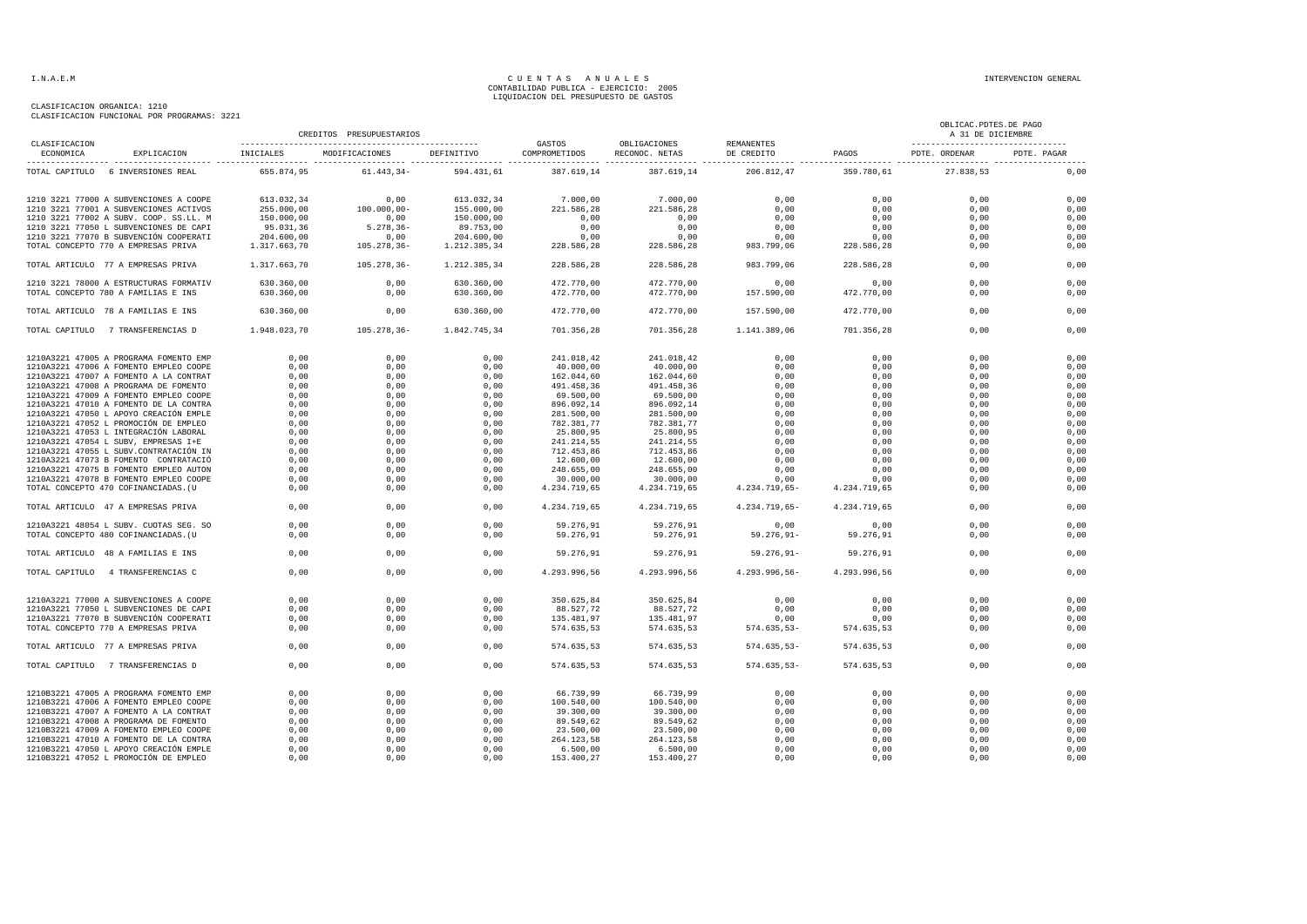|                            |                                        |               | CREDITOS PRESUPUESTARIOS |                |                         |                                |                            |               | OBLICAC. PDTES. DE PAGO<br>A 31 DE DICIEMBRE<br>---------------------------------- |             |
|----------------------------|----------------------------------------|---------------|--------------------------|----------------|-------------------------|--------------------------------|----------------------------|---------------|------------------------------------------------------------------------------------|-------------|
| CLASIFICACION<br>ECONOMICA | EXPLICACION                            | INICIALES     | MODIFICACIONES           | DEFINITIVO     | GASTOS<br>COMPROMETIDOS | OBLIGACIONES<br>RECONOC. NETAS | REMANENTES<br>DE CREDITO   | PAGOS         | PDTE. ORDENAR                                                                      | PDTE. PAGAR |
|                            | 1210B3221 47053 L INTEGRACIÓN LABORAL  | 0,00          | 0,00                     | 0,00           | 7.812,00                | 7.812,00                       | 0,00                       | 0,00          | 0.00                                                                               | 0,00        |
|                            | 1210B3221 47054 L SUBV, EMPRESAS I+E   | 0,00          | 0,00                     | 0,00           | 138.836,91              | 138.836,91                     | 0,00                       | 0,00          | 0,00                                                                               | 0,00        |
|                            | 1210B3221 47055 L SUBV.CONTRATACIÓN IN | 0,00          | 0,00                     | 0,00           | 141.911,76              | 141.911,76                     | 0,00                       | 0,00          | 0,00                                                                               | 0,00        |
|                            | 1210B3221 47075 B FOMENTO EMPLEO AUTON | 0,00          | 0,00                     | 0,00           | 150.825,00              | 150.825,00                     | 0,00                       | 0,00          | 0,00                                                                               | 0,00        |
|                            | TOTAL CONCEPTO 470 COFINANCIADAS. (U   | 0,00          | 0,00                     | 0,00           | 1.183.039,13            |                                | 1.183.039,13 1.183.039,13- | 1.183.039,13  | 0,00                                                                               | 0,00        |
|                            | TOTAL ARTICULO 47 A EMPRESAS PRIVA     | 0,00          | 0,00                     | 0,00           | 1.183.039,13            | 1.183.039,13                   | 1.183.039,13-              | 1.183.039,13  | 0,00                                                                               | 0,00        |
|                            | 1210B3221 48054 L SUBV. CUOTAS SEG. SO | 0,00          | 0.00                     | 0.00           | 8.228.92                | 8.228.92                       | 0,00                       | 0.00          | 0.00                                                                               | 0,00        |
|                            | TOTAL CONCEPTO 480 COFINANCIADAS. (U   | 0.00          | 0.00                     | 0.00           | 8.228,92                | 8.228,92                       | $8.228, 92 -$              | 8.228,92      | 0.00                                                                               | 0,00        |
|                            | TOTAL ARTICULO 48 A FAMILIAS E INS     | 0,00          | 0,00                     | 0,00           | 8.228,92                | 8.228,92                       | $8.228, 92 -$              | 8.228,92      | 0.00                                                                               | 0,00        |
|                            | TOTAL CAPITULO 4 TRANSFERENCIAS C      | 0,00          | 0.00                     | 0.00           | 1.191.268,05            | 1.191.268,05                   | 1.191.268,05-              | 1.191.268,05  | 0.00                                                                               | 0,00        |
|                            | 1210B3221 77000 A SUBVENCIONES A COOPE | 0,00          | 0,00                     | 0,00           | 134.824,85              | 134.824,85                     | 0,00                       | 0.00          | 0.00                                                                               | 0,00        |
|                            | TOTAL CONCEPTO 770 A EMPRESAS PRIVA    | 0,00          | 0,00                     | 0,00           | 134.824,85              | 134.824,85                     | 134.824,85-                | 134.824,85    | 0,00                                                                               | 0,00        |
|                            | TOTAL ARTICULO 77 A EMPRESAS PRIVA     | 0,00          | 0,00                     | 0,00           | 134.824,85              | 134.824,85                     | 134.824,85-                | 134.824,85    | 0,00                                                                               | 0,00        |
|                            | TOTAL CAPITULO 7 TRANSFERENCIAS D      | 0,00          | 0.00                     | 0,00           | 134.824,85              | 134.824,85                     | 134.824,85-                | 134.824,85    | 0.00                                                                               | 0,00        |
|                            | 1210C3221 47005 A PROGRAMA FOMENTO EMP | 0,00          | 0,00                     | 0,00           | 61.043,72               | 61.043,72                      | 0,00                       | 0,00          | 0,00                                                                               | 0,00        |
|                            | 1210C3221 47006 A FOMENTO EMPLEO COOPE | 0,00          | 0,00                     | 0,00           | 14.250,00               | 14.250,00                      | 0,00                       | 0,00          | 0,00                                                                               | 0,00        |
|                            | 1210C3221 47007 A FOMENTO A LA CONTRAT | 0,00          | 0,00                     | 0,00           | 31.600,00               | 31.600,00                      | 0,00                       | 0,00          | 0.00                                                                               | 0,00        |
|                            | 1210C3221 47008 A PROGRAMA DE FOMENTO  | 0,00          | 0,00                     | 0,00           | 60.879,74               | 60.879,74                      | 0,00                       | 0,00          | 0,00                                                                               | 0,00        |
|                            | 1210C3221 47009 A FOMENTO EMPLEO COOPE | 0,00          | 0,00                     | 0,00           | 30.000,00               | 30.000,00                      | 0,00                       | 0,00          | 0,00                                                                               | 0,00        |
|                            | 1210C3221 47010 A FOMENTO DE LA CONTRA | 0,00          | 0,00                     | 0,00           | 266.237,50              | 266.237,50                     | 0,00                       | 0,00          | 0,00                                                                               | 0,00        |
|                            | 1210C3221 47050 L APOYO CREACIÓN EMPLE | 0,00          | 0,00                     | 0,00           | 10.500,00               | 10.500,00                      | 0,00                       | 0,00          | 0,00                                                                               | 0,00        |
|                            | 1210C3221 47052 L PROMOCIÓN DE EMPLEO  | 0,00          | 0,00                     | 0,00           | 137.268,18              | 137.268,18                     | 0,00                       | 0,00          | 0,00                                                                               | 0,00        |
|                            | 1210C3221 47053 L INTEGRACIÓN LABORAL  | 0,00          | 0,00                     | 0,00           | 8.464,86                | 8.464,86                       | 0,00                       | 0,00          | 0,00                                                                               | 0,00        |
|                            | 1210C3221 47054 L SUBV, EMPRESAS I+E   | 0,00          | 0,00                     | 0,00           | 43.272,90               | 43.272,90                      | 0,00                       | 0,00          | 0,00                                                                               | 0,00        |
|                            | 1210C3221 47055 L SUBV.CONTRATACIÓN IN | 0,00          | 0,00                     | 0,00           | 72.474,85               | 72.474,85                      | 0,00                       | 0,00          | 0,00                                                                               | 0,00        |
|                            | 1210C3221 47075 B FOMENTO EMPLEO AUTON | 0,00          | 0,00                     | 0,00           | 57.770,00               | 57.770,00                      | 0,00                       | 0,00          | 0,00                                                                               | 0,00        |
|                            | TOTAL CONCEPTO 470 COFINANCIADAS. (U   | 0,00          | 0,00                     | 0,00           | 793.761,75              | 793.761,75                     | 793.761,75-                | 793.761,75    | 0,00                                                                               | 0,00        |
|                            | TOTAL ARTICULO 47 A EMPRESAS PRIVA     | 0,00          | 0,00                     | 0,00           | 793.761,75              | 793.761,75                     | 793.761,75-                | 793.761,75    | 0,00                                                                               | 0,00        |
|                            | 1210C3221 48054 L SUBV. CUOTAS SEG. SO | 0,00          | 0,00                     | 0,00           | 9.555,43                | 9.555,43                       | 0,00                       | 0,00          | 0,00                                                                               | 0,00        |
|                            | TOTAL CONCEPTO 480 COFINANCIADAS. (U   | 0,00          | 0,00                     | 0,00           | 9.555,43                | 9.555,43                       | $9.555, 43-$               | 9.555, 43     | 0,00                                                                               | 0,00        |
|                            | TOTAL ARTICULO 48 A FAMILIAS E INS     | 0.00          | 0.00                     | 0.00           | 9.555.43                | 9.555.43                       | $9.555.43-$                | 9.555.43      | 0.00                                                                               | 0,00        |
|                            | TOTAL CAPITULO 4 TRANSFERENCIAS C      | 0,00          | 0,00                     | 0,00           | 803.317,18              | 803.317,18                     | 803.317,18-                | 803.317,18    | 0,00                                                                               | 0,00        |
|                            | 1210C3221 77000 A SUBVENCIONES A COOPE | 0,00          | 0.00                     | 0.00           | 25.383,92               | 25.383,92                      | 0,00                       | 0,00          | 0.00                                                                               | 0,00        |
|                            | 1210C3221 77002 A SUBV. COOP. SS.LL. M | 0,00          | 0,00                     | 0,00           | 6.956,76                | 6.956,76                       | 0,00                       | 0,00          | 0,00                                                                               | 0,00        |
|                            | TOTAL CONCEPTO 770 A EMPRESAS PRIVA    | 0,00          | 0,00                     | 0,00           | 32.340,68               | 32.340,68                      | $32.340,68-$               | 32.340,68     | 0.00                                                                               | 0,00        |
|                            | TOTAL ARTICULO 77 A EMPRESAS PRIVA     | 0,00          | 0.00                     | 0.00           | 32.340,68               | 32.340,68                      | $32.340,68-$               | 32.340,68     | 0.00                                                                               | 0.00        |
|                            | TOTAL CAPITULO 7 TRANSFERENCIAS D      | 0.00          | 0,00                     | 0.00           | 32.340,68               | 32.340,68                      | 32.340,68-                 | 32.340,68     | 0.00                                                                               | 0,00        |
|                            | TOTAL FUNCIONAL 3221 FOMENTO DEL EMPL  | 99.372.156,52 | 6.082.445,45             | 105.454.601,97 | 94.377.661,27           | 94.377.661,27                  | 11.076.940,70              | 92.948.912,70 | 1.428.748,57                                                                       | 0,00        |